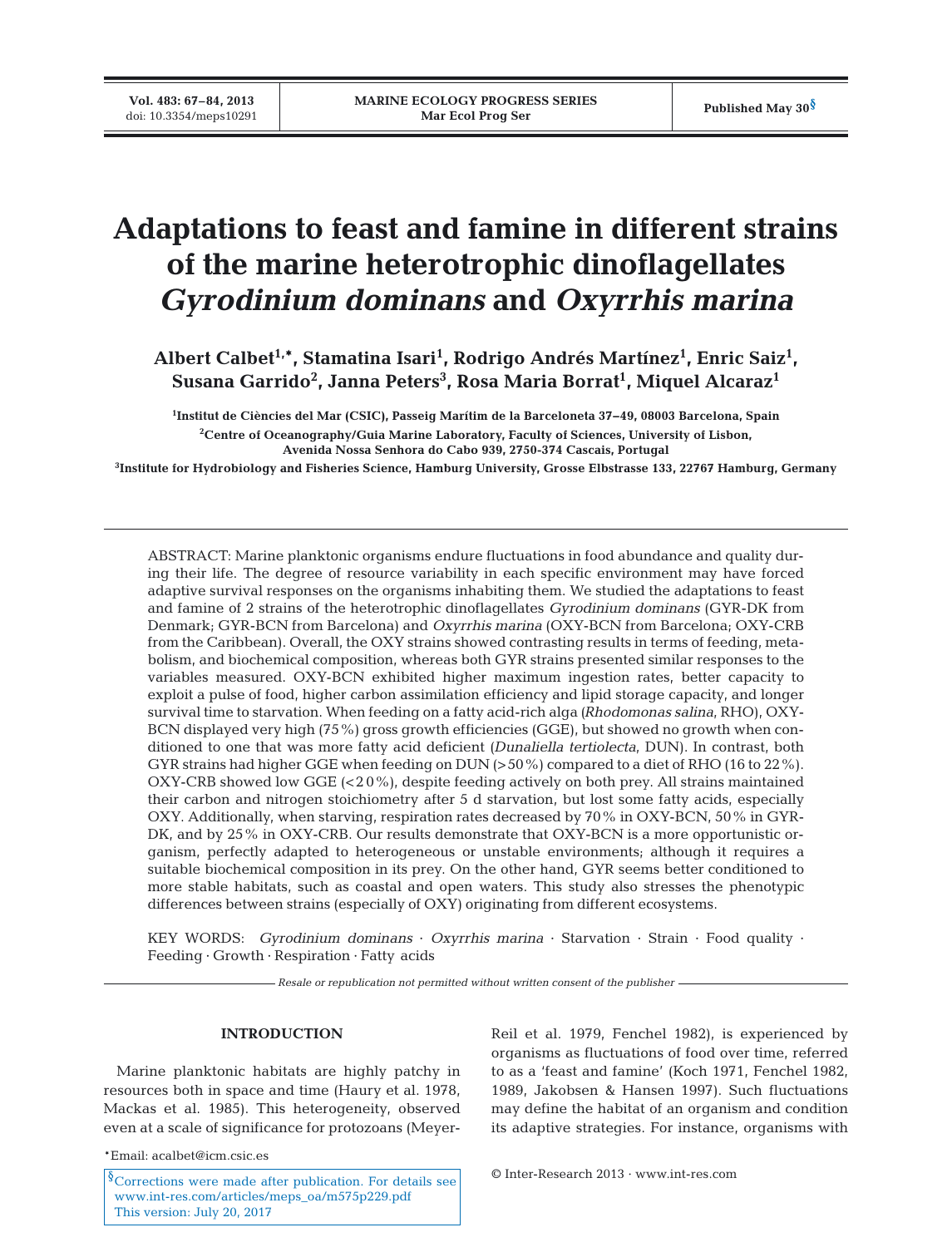limited migrating capacity, such as protozoans, may be directed towards the maximum exploitation of the available resources (when abundant) or/and to an improved resistance to starvation. The first adaptive strategy is usually accomplished by enhanced feeding responses, combined with fast digestion times, or by the ability to store food in the body (Fenchel 1989, Menden-Deuer et al. 2005, Meunier et al. 2012a,b). The second predominantly leads to a decrease in metabolic rates, cyst formation, and the efficient use of reserves (Fenchel 1982, 1989, Hansen 1992, Menden-Deuer et al. 2005, Meunier et al. 2012a,b). However, particular adaptations towards the search for new resources and habitats have also been reported (Tiselius et al. 1993). These adaptations include the division of the organism and the increase of motility when food is lacking as a means of increasing the probability of encountering a new patch of food (Fenchel 1989, Jakobsen & Hansen 1997). Not only is the maximization of survival important when facing periods of resource fluctuation, but also the ability to rapidly resume growth; although this is usually accomplished at the expense of preserving the entire metabolic machinery which has an energetic cost (Fenchel 1989). Finally, it is evident that the heterogeneity in resources through time and space extends to the quality of food. Changes such as the natural seasonal succession of species or the swarming of autotrophic and heterotrophic prey in patches are also experienced by the grazers as fluctuations in the nutrient quality of their prey.

It is difficult to define what a poor diet is for protozoans, and to identify what biochemical compounds are essential. On the other hand, much work has been done with copepods, relating fatty acid (FA) composition to egg production and hatching success. Heterotrophic dinoflagellates have been shown to be able to upgrade the quality of certain nanoflagellate species lacking essential FA (such as eicosapentae noic acid [EPA], and docosahexaenoic acid [DHA]) to higher trophic levels (Klein Breteler et al. 1999, 2004, Veloza et al. 2006, Chu et al. 2008b, Lund et al. 2008). The metabolic processes involved in this upgrading by heterotrophic dinoflagellates seems not to rely on the elongation and desaturation of dietary precursors, but rather on the production of long-chain essential FA (i.e. DHA and EPA) de novo (Lund et al. 2008). However, all biochemical processes have metabolic costs; therefore, it makes sense to assume that consumption of 'poor quality' (low in, or lacking certain FA and sterols) food will have consequences on the net growth of the grazers, and in the way these lipids are used during starvation.

In the present study, we examine the adaptive strategies of heterotrophic marine dinoflagellates to feast and famine conditions. We focus on the diverse responses that different species show when faced with food resources of different quality and availability, as well as major constraints affecting the survival of the individual and its capability to reproduce under suboptimal conditions. We expect the responses (in aspects such as feeding ability, lipid reserves, growth rates, and resistance to starvation) to be mark edly distinct as a result of the adaptive characteristics that each species has developed for thriving in their particular habitat.

To conduct our study we chose the dinoflagellates *Gyrodinium dominans* and *Oxyrrhis marina*. Both species are quite cosmopolitan, thriving in a wide range of climatic conditions (Hansen 1992, Nakamura et al. 1995, Lowe et al. 2011, Watts et al. 2011). However, they clearly differ in their habitat: *G. dominans* is a typical coastal species, at times found in open waters (Hansen 1992, Nakamura et al. 1995, Kim & Jeong 2004, Jeong et al. 2011), whereas *O. marina* mostly inhabits intertidal pools (Droop 1953, Jonsson 1994, Johnson 2000), salt marshes, and embayments (Begun et al. 2004), is rarely pelagic, and is seldom found in open oceanic waters (Lowe et al. 2011, Watts et al. 2011). The different environments that these species occupy have contrasting biological, physical and chemical properties, which have likely conditioned their adaptive ecological and physiological strategies. For instance, it is expected that *O. marina* would experience more environmentally extreme conditions in their habitat (e.g. wider oscillations in temperature, salinity, food availability, and oxygen concentration; Metaxas & Scheibling 1993, Martins et al. 2007) in comparison with *G. dominans*. To strengthen the robustness of our comparison, we chose 2 strains of *G. dominans* and *O. marina* obtained at different locations, since working with a single strain is not sufficient to fully understand the behavior and physiological traits of the protist species (Nakamura et al. 1995, Adolf et al. 2007, Calbet et al. 2011, Lowe et al. 2011). Indeed, in the case of *O. marina*, it is evident that high levels of genetic diversity occur within the current *O. marina* morphospecies (Cavalier-Smith & Chao 2004, Lowe et al. 2005, 2010, 2011), probably re sulting in different traits being exhibited between different populations. As prey, we used 2 similarly sized algae, *Rhodo mo nas salina* and *Dunaliella tertiolecta*, that differ in their FA profiles (Klein Breteler et al. 1999, Veloza et al. 2006, Chu et al. 2008b, Lund et al. 2008, this study), but have similar C:N ratios when grown in an excess of nutrients (Brutemark et al. 2009).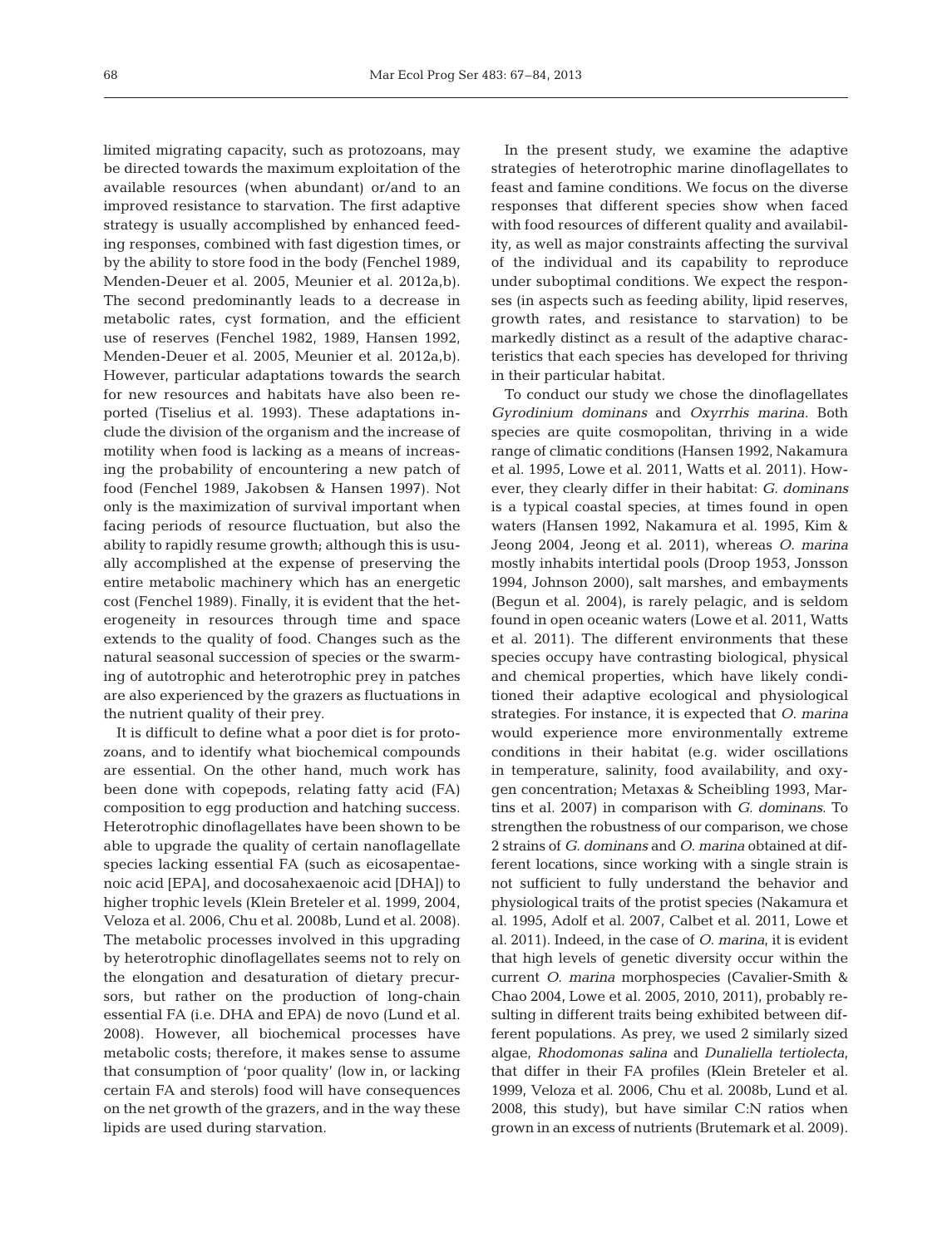We propose 2 hypotheses in this study, based on the different responses of the 2 species when faced with variability in the supply and quality of food. Firstly, given the environmental variability associated with the habitats of *Oxyrrhis marina*, we expect that this species would possess adaptations to take the maximum advantage of an intermittent supply of food, and therefore would also be able to undergo longer periods of starvation than *Gyrodinium dominans*. The mechanisms underlying these contrasting performances may involve differences in vital processes such as prey uptake rates, storage capability, and/or metabolic traits. Secondly, since *a priori* both species should have similar nutritional requirements regarding the biochemical composition of prey, we hypothesize that the growth rates of both species should be lower when feeding on *Dunaliella tertiolecta* (poor in some specific FAs), compared with *Rhodomonas salina*.

We evaluated both hypotheses by comparing the responses in feeding and growth rates, FA contents, and respiratory activity to different food conditions (i.e. continuous supply, discrete or pulsed supply, starvation, different nutritional value of the prey) in all species strains.

## **MATERIALS AND METHODS**

## **Cultures**

We conducted our study using different strains of dinoflagellates, originating from very different ecosystems, to provide a range of variability of the species responses. *Gyrodinium dominans* DK (GYR-DK) was isolated by H. H. Jakobsen (unpubl.) in 1996 from the northern part of Øresund (Denmark; Hansen & Daugbjerg 2004); *G. dominans* BCN (GYR-BCN) was isolated by A. Calbet near Barcelona (NW Mediterranean) in February 2011 (A. Calbet pers. obs.). The strain *Oxyrrhis marina* BCN (OXY-BCN) was also isolated by A. Calbet off the Barcelona coast in 1996 (A. Calbet pers. obs.), whereas *O. ma rina* CRB (OXY-CRB) originates from the Great Salt Pond, St. Maarten, Caribbean, and was purchased from the SCCAP (Denmark; code SCCAP-0592). All strains were kept in autoclaved 0.2 µm filtered seawater that contained trace amounts of EDTA and trace metals  $(0.003 \text{ ml } l^{-1})$ of f/2 metal stock solution; Guillard 1975), at 18°C, 38 psu, under dim light, and unless otherwise indicated for each particular experiment, fed on *Rhodo monas salina*. The strains that originated from areas with different temperature and salinity from our standard laboratory conditions (18°C, 38 psu) were gradually adjusted during weeks or months, depending on the requirements of each species.

Regarding the prey, *Dunaliella tertiolecta* (DUN; ESD 6.2 to 6.5 µm) was purchased from the National Center for Marine Algae and Microbiota (NCMA; Boothbay, Maine) in 2008 and it has unknown origin. *Rhodomonas salina* (RHO; ESD 6.3 to 6.5 µm) strain K-0294 was originally obtained from the Scandinavian Culture Collection of Algae and Protozoa at the University of Copenhagen and it has been kept cultured in the laboratory at ICM-CSIC for several years. All prey species were kept in f/2 medium (Guillard 1975), under exponential growth conditions, at 18°C, 38 psu, 100–200 µE m<sup>-2</sup> s<sup>-1</sup>, and a 12:12 h light:dark cycle. In Table 1 we present a synoptic summary of the different experiments we did with each strain, as described in detail below.

#### **Functional responses to food concentration**

To obtain the basic parameters (e.g. maximum ingestion rates, feeding saturation concentrations)

Table 1. Experiments conducted with 2 strains of *Oxyrrhis marina* (OXY-BCN and OXY-CRB) and *Gyrodinium dominans* (GYR-DK and GYR-BCN), feeding on *Rhodomonas salina* (RHO) and *Dunaliella tertiolecta* (DUN). For further details see 'Materials and methods'. FSW = filtered seawater. The +/− symbol indicates experiments were or were not conducted

|                                               | Type of food      | OXY-BCN | OXY-CRB | GYR-DK | <b>GYR-BCN</b> |
|-----------------------------------------------|-------------------|---------|---------|--------|----------------|
| Functional responses to food concentration    | <b>RHO</b><br>DUN |         |         |        |                |
| Short-term feeding behavior                   | <b>RHO</b>        |         |         |        |                |
| Starvation effects on survival and biovolume  | <b>RHO</b>        |         |         |        |                |
| Growth and gross growth efficiency            | <b>RHO</b>        |         |         |        |                |
|                                               | <b>DUN</b>        |         |         |        |                |
| Starvation effects on biochemical composition | <b>RHO</b>        |         |         |        |                |
|                                               | DUN               |         |         |        |                |
| Respiration                                   | <b>RHO</b>        |         |         |        |                |
|                                               | <b>FSW</b>        |         |         |        |                |
|                                               |                   |         |         |        |                |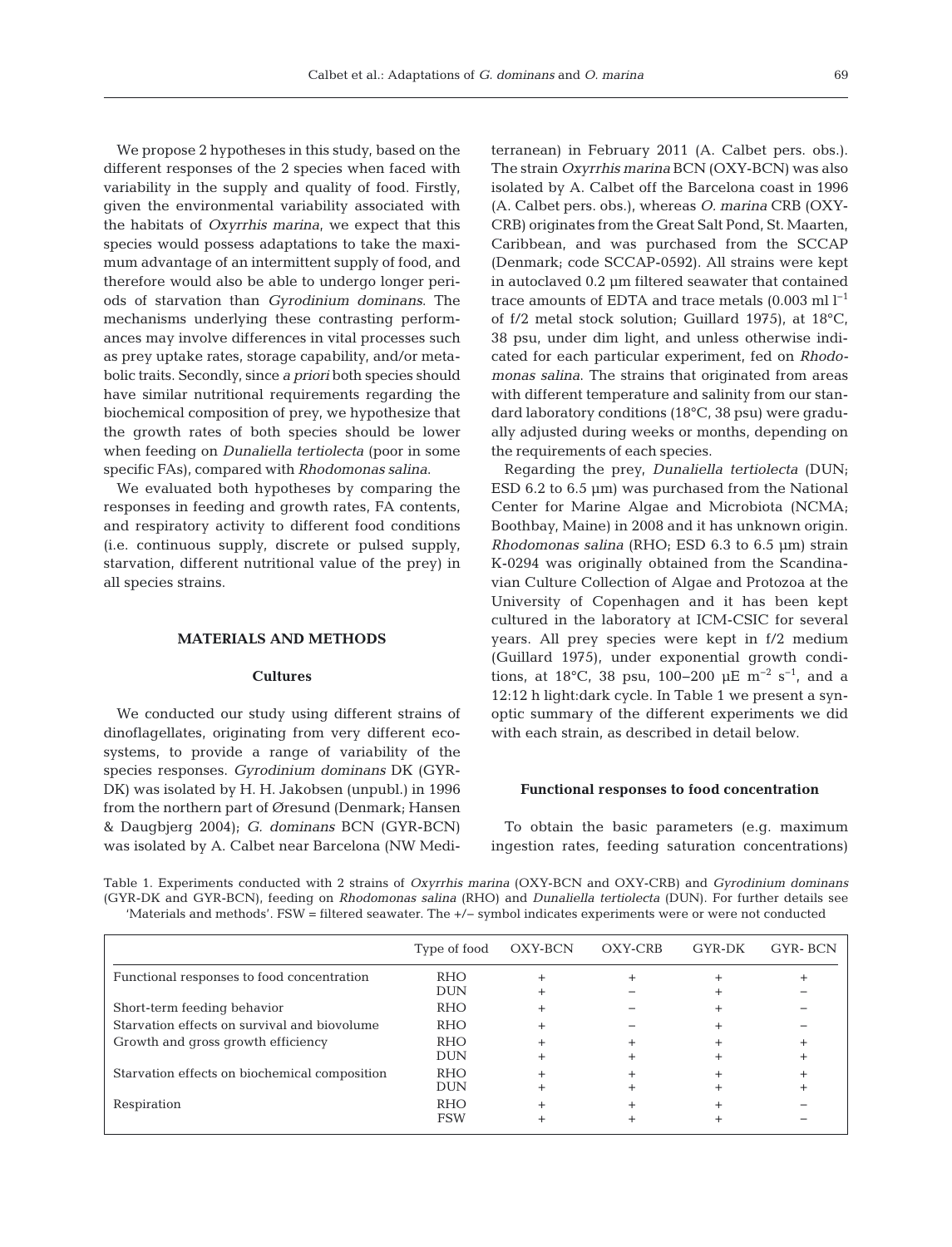needed to design the remainder of the experiments, we obtained the feeding and growth functional response to food concentration for GYR-DK and OXY-BCN using RHO and DUN as prey. The experiments with GYR-BCN and OXY-CRB were conducted only with RHO. The grazers were kept for 4 d in two 4 l Pyrex culture flasks and fed either RHO or DUN ad libitum. The day before the experiment, we calculated the prey concentration required in order to be mostly depleted after 24 h. To carry out the functional response experiments, we prepared a concentrated mixed suspension with a predator:prey proportion of ca. 1:250 and 1:600 for GYR and OXY, respectively, starting with 500 000 prey ml−1. These concentrations were chosen in light of previous trials to allow for a  $<30\%$ depletion of prey after the incubation time (24 h). In parallel, we set suspensions containing only the prey at the same concentration as the mixed suspensions (grazer + prey), to serve as controls for the growth of the algae. The suspensions were consecutively diluted with filtered seawater in order to obtain a gradient of 7 consecutively halved levels of grazers and prey. To compensate for microzooplankton excretion effects on the algae, 10 ml f/2 per liter of suspension were added (i.e. final nutrient concentration equivalent to f/200). Once the suspensions were prepared, we filled 4 experimental (grazer + prey) and 3 control (only prey) 75 ml polyethylene culture flasks, taking special care to fill them gradually in 3 to 4 steps, gently mixing the suspension between fillings. For each food level, one flask of both experimental and control treatments were used as initial samples to verify initial concentrations of prey and grazer with a Multisizer III particle counter. The remaining flasks were placed on a plankton wheel (0.2 rpm), inside a temperature- controlled room under the temperature and light conditions described above. After ca. 24 h the experiment was taken down and the concentration of prey and grazers measured. To calculate grazing rates and average prey concentrations we used Frost's (1972) equations; per capita values were calculated using the average concentration of grazers in each replicate (Heinbokel 1978). Ingestion rates were fitted to a Type II Holling functional response by minimizing the sum of squares.

#### **Short-term feeding response to a pulse of food**

To evaluate the response of OXY and GYR to a discrete food supply we prepared 2 cultures of GYR-DK and OXY-BCN, fed ad libitum with RHO. When the grazers reached a suitable concentration, the cultures were not re-supplied with prey for 2 d, allowing the grazers to entirely clear all food. In the last 24 h, food was completely absent and therefore the grazers were starved for at least 24 h. After this period of time the prey inside the organism were completely digested (see below). We then prepared duplicated 2 l Pyrex bottles with both dinoflagellate species at a concentration of ca. 2000 cells ml−1. At that time, we added a known concentration of RHO (200 000 RHO ml−1) and used a Multisizer III particle counter to monitor the abundance and cell volume of grazers and prey at intervals of 1 to 2 min for the first 90 min, spacing out the periods of sampling up to 10 h incubation. Algal growth rates were estimated in duplicate controls (without grazers) at hourly intervals. The bottles were homogenized carefully prior to each sampling.

#### **Starvation**

To assess the capability of OXY and GYR to withstand starvation, we supplied OXY-BCN and GYR-DK with ca. 100 000 RHO ml<sup>-1</sup> in a single addition and observed the temporal changes in cell abundance of both predator and prey for 12 d. At the end of this period, we supplied a similar concentration of food again, and monitored the decline of prey and the response of grazers for 7 additional days. This second input of food allowed us to establish whether the grazer community could recover, and how fast a possible recovery would be. The experiments were run in duplicate 2 l Pyrex bottles under the same conditions as described before.

# **Effects of the diet on growth and gross growth efficiency**

To assess balanced growth and gross growth efficiencies (GGE), we kept all the strains of dinoflagellates under satiating food concentration (according to the results of the previous functional response experiments) of either RHO or DUN for 3 d. The acclimation took place in 1 l Pyrex glass culture flasks at 200 000 prey ml−1 for GYR and 600 000 prey ml−1 for OXY, adjusting the concentrations every day and not allowing a decay of food below feeding saturating conditions. On Day 4, we again adjusted the concentrations and set the GGE experiment in 75 ml polyethylene culture flasks. The treatments consisted of 4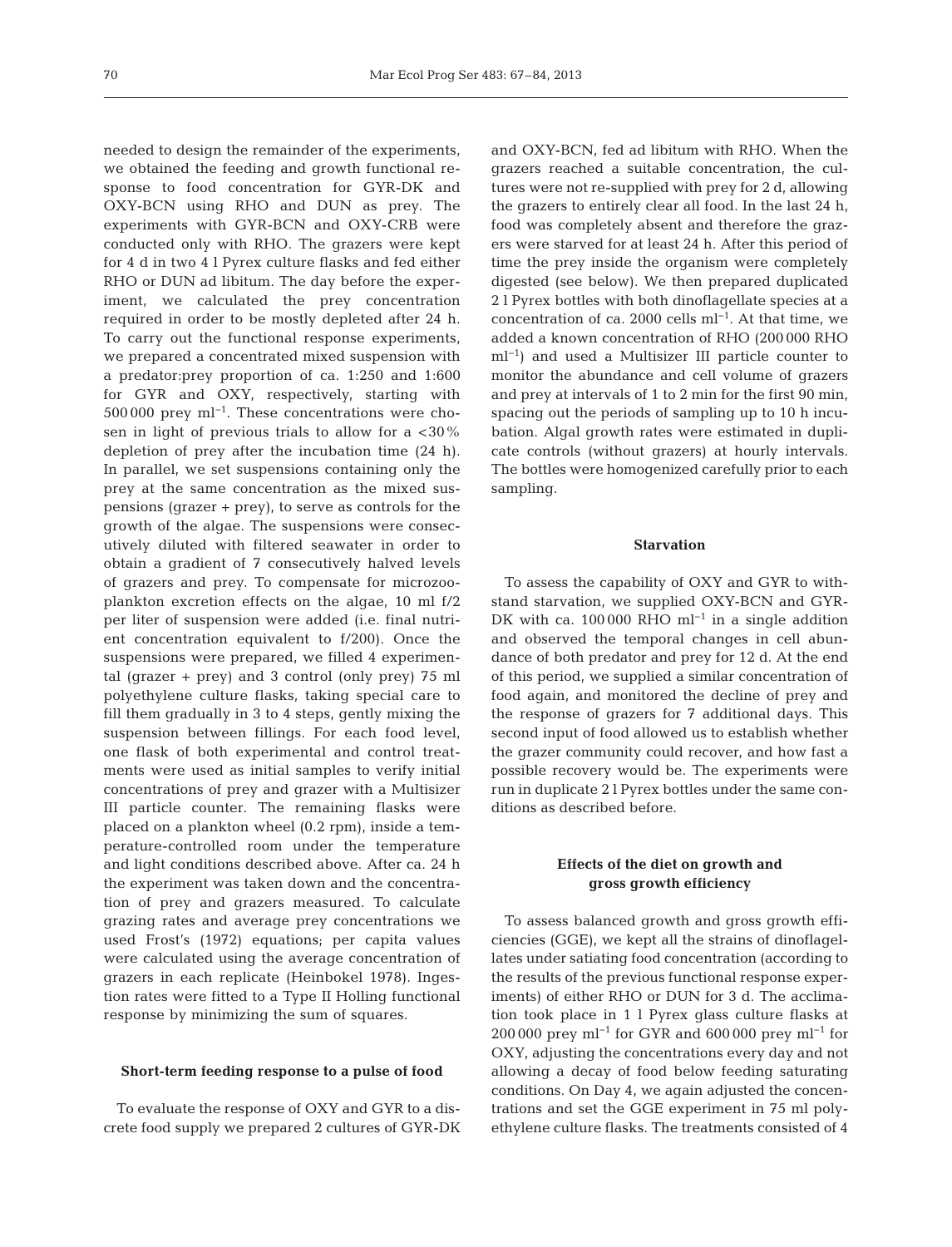to 5 experimental bottles with each of the combinations of grazers and prey (Table 1), and 3 to 4 controls without grazers. For each treatment we used one bottle as an initial sample. Other procedures were similar to those described for the functional response experiments.

## **Changes in biochemical composition**

To establish whether the biochemical composition of the different dinoflagellate strains reflected that of their prey, and for how long, we analyzed the carbon (C) and nitrogen (N) contents and the lipid profile of the target heterotrophic dinoflagellates (Table 1) during the digestion process, and compared it with that of their prey. For that purpose, we determined C:N ratio and FA content of the dinoflagellates at 3 distinct stages of the culture development. Stage I: when food had been consumed but the digestion was still in process and the predator's body was occupied by prey items (checked both visually and using a Multisizer III particle counter). Stage II: after 2 d of food depletion, when no prey could be observed inside the predator. Stage III: 3 d after Stage II; i.e. after 5 d of food deprivation. In order to accomplish this, all strains were kept growing in 2 l Pyrex glass culture flasks under high concentrations of RHO and DUN (ca. 500 000 cells ml−1 for OXY and ca. 150 000 cells ml<sup>-1</sup> for GYR) for 3 d (the algae concentrations adjusted daily). At each of the previously indicated stages pseudo-duplicate and triplicate aliquots for C:N and FA analyses, respectively, were filtered on pre-combusted (also pre-weighted when used for FA estimation) Whatman GF/C filters. Samples were also taken from the prey (RHO and DUN) batch cultures, growing exponentially in our standard laboratory conditions, for biochemical analysis. After filtration, filters for C and N analysis were dried at 60°C for 24 h, while those for FA analysis were frozen, preserved at −80°C, and lyophilized before analysis.

We determined C and N contents with a Carlo-Elba CHN analyzer. Lipid extraction and conversion of acyl groups into methyl ester derivatives (FAMES) was performed as described in Peters et al. (2006), using modified protocols of Folch et al. (1957) and Kattner & Fricke (1986). FAMES and fatty alcohols were separated by gas chromatography, detected by flame ionisation and identified by comparing retention times with those derived from standards of known composition. Only those compounds that reached >2% of total FA and fatty alcohols in any of the samples were considered for the calculation of total FA content. Further data analysis focused only on the 10 most important FA (defined as those that reached a contribution of at least 5% of the total FA of one sample within the whole data set). The FA were quantified using the FA 23:0 as internal standard, added prior to the lipid extraction.

## **Respiratory C losses and responses to starvation**

We evaluated the respiration rates of 3 of the 4 dinoflagellate strains (unfortunately, we were unable to obtain data for GYR-BCN due to problems with the oxygen sensors). The respiration activity of the dinoflagellates was measured in the presence and in absence of food (RHO); to account for changes in oxygen concentration due to the presence of prey, 2 additional control treatments (i.e. prey alone, and 0.2 µm filtered seawater) were set. All incubations were conducted in triplicate 130 ml Pyrex glass bottles, in darkness, at 18°C, and lasted for 24 h. Previously, the dinoflagellates had been gently concentrated by gravity filtration through a 3 µm polycarbonate filter to remove excess bacteria and detritus, re-suspended in filtered seawater, and pre-conditioned (without food) for a period of 24 h. Dinoflagellate density in the incubations was ca. 3000 ind. ml<sup>-1</sup>. In the treatments with food, RHO was added at a concentration of ~100 000 cells ml<sup>-1</sup> to ensure saturated food conditions. Oxygen concentration was monitored using optical oxygen sensors (Oxygen Dipping Probe DP-PSt3, PreSens), at a measuring frequency of 15 min, with a setup similar to that described in Almeda et al. (2011).

In the case of both the prey and the grazers incubated alone in filtered seawater, oxygen consumption rates (µmol  $O_2$  h<sup>-1</sup>) were estimated as the slopes of the linear regression equations relating incubation time and dissolved oxygen concentration, after correcting for any changes in dissolved  $O<sub>2</sub>$  observed in the control bottles with only filtered seawater. Cellspecific respiration rates (µmol O<sub>2</sub> h<sup>-1</sup>cell<sup>-1</sup>) were then calculated by dividing the experimental oxygen consumption rates on a per bottle basis by the average cell concentration during the incubation.

For the grazers incubated with prey, the oxygen consumption on a per bottle basis was a result of the combined respiration of the grazers (heterotrophic dinoflagellates) and the prey (RHO). For this reason, before calculating the actual per capita consumption by the dinoflagellates we had to subtract the decay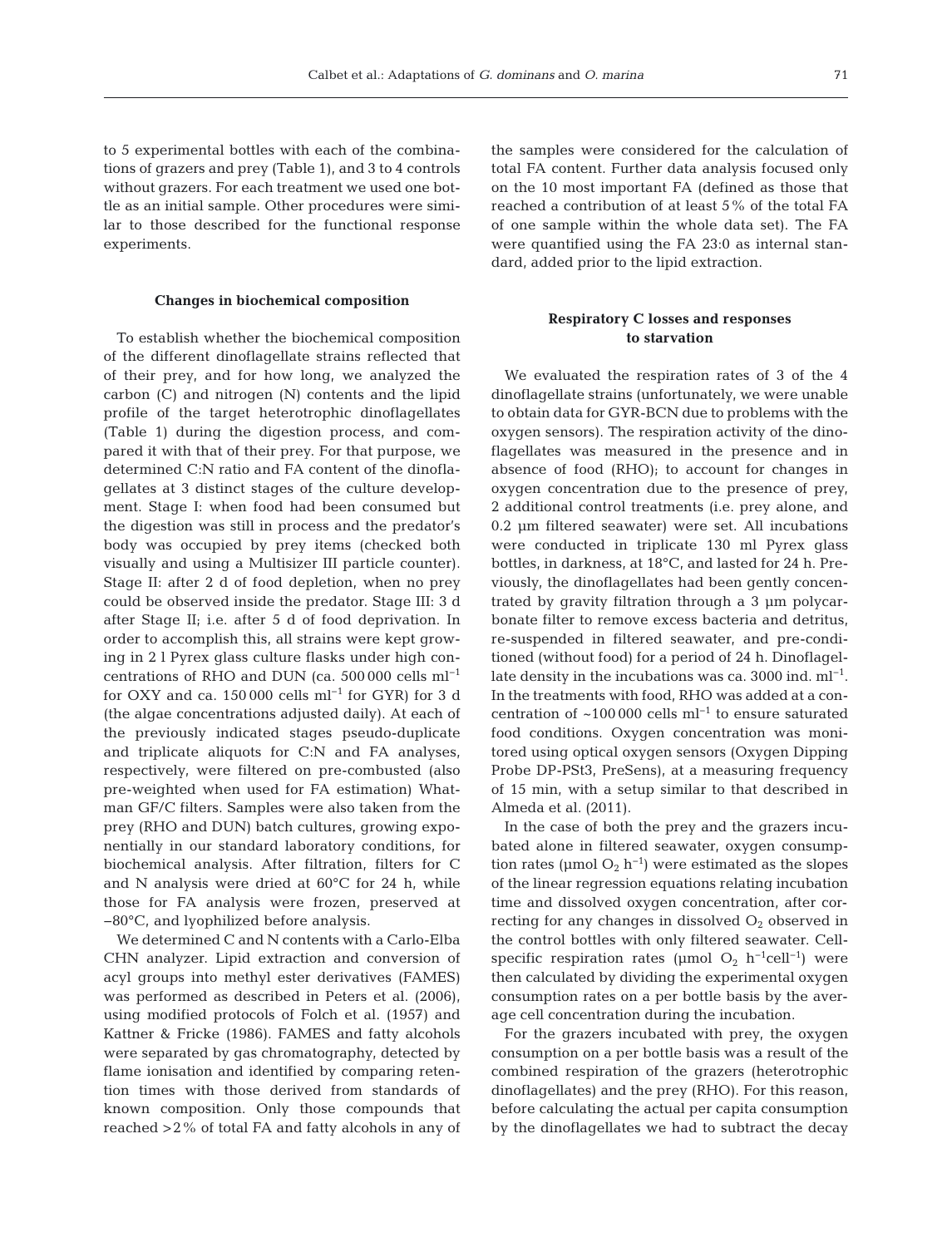in oxygen concentration due to the presence of RHO. To do so, we estimated the average RHO concentration in the mixed suspension bottles at each oxygen-measurement time interval using Frost's equations (Frost 1972). Then, we applied the cell-specific RHO respiration rates (from the incubation with single RHO suspension) to the actual RHO concentration in the mixed suspension, estimated at each measuring time interval. Oxygen consumption due to the grazers in the mixed suspensions was estimated from the slope of changes in dissolved  $O_2$  through time after subtracting the  $O_2$ consumption of RHO as described above. Finally, the per capita respiration rate of the dinoflagellates in the presence of food was calculated taking into account the average number of dinoflagellates incubated.

## **RESULTS**

# **Functional responses to food concentration**

The clearance and ingestion rates of 2 strains of GYR and OXY on RHO are presented in Fig. 1. The maximum clearance of OXY strains (4 µl cell<sup>-1</sup> d<sup>-1</sup>) was ca. 4 times higher than that of GYR. Regarding OXY strains, OXY-BCN displayed higher maximum clearance rates (Fig. 1A,B). Both GYR strains and OXY-CRB ingested RHO at a similar maximum rate, although OXY-CRB reached saturation faster (p < 0.05, extra sum-of-squares *F* test; Table 2, Fig. 1C,D). On the other hand, OXY-BCN ingested RHO at higher maximum rates (ca. 3 times higher than the other grazers;  $p <$ 0.01). Once converted to C, the specific ingestion rates followed similar patterns to those calculated on a cell basis, with OXY-BCN having the highest specific ingestion rates (Table 2). When food was provided ad libitum, the daily rations (% body C ingested per day) of all strains of dinoflagellates were  $>300\%$  (Fig. 1E,F,



Fig. 1. (A,B) Clearance rates, (C,D) ingestion rates, and (E,F) carbon-specific ingestion rates of *Gyrodinium dominans* (GYR-DK and GYR-BCN; left panels), and *Oxyrrhis marina* (OXY-BCN and OXY-CRB; right panels) as a function of *Rhodomonas salina* concentration. Parameters of the fitted equations are presented in Table 2. Carbon-specific ingestion rates were computed based on the standard biomass of an unfed organism, as shown for Day 2 in Table 5. Note GYR-BCN fit did not use the value at the highest food concentration

Table 2. *Gyrodinium dominans* (GYR-DK and GYR-BCN) and *Oxyrrhis marina* (OXY-BCN and OXY-CRB) feeding on *Rhodomonas salina*. Model fit parameters for the equation  $I = I_{\text{max}} \times p / (Km + p)$  corresponding to both cell-based and carbon-based ingestion rates shown in Fig. 1.  $I =$  ingestion rates,  $I_{\text{max}} =$  maximum ingestion rates, p = prey concentration, Km = the half saturation constant. Values in parentheses are the error of the estimate

| Grazer              | $r^2$               |                                                               |  |               | $r^2$                                    |      |
|---------------------|---------------------|---------------------------------------------------------------|--|---------------|------------------------------------------|------|
|                     | $I_{\rm max}$       | Km                                                            |  | $I_{\rm max}$ | Km                                       |      |
|                     |                     | GYR-DK 23.2 (1.22) 15347 (3614) 0.81 3.09 (0.17) 15765 (3788) |  |               |                                          | 0.81 |
|                     | GYR-BCN 20.5 (1.07) | 14086 (2921) 0.85 3.05 (0.16) 14086 (2920)                    |  |               |                                          | 0.85 |
| OXY-BCN 60.4 (1.75) |                     |                                                               |  |               | 9576 (1333) 0.89 5.25 (0.15) 9814 (1372) | 0.89 |
| OXY-CRB 23.2 (1.09) |                     |                                                               |  |               | 5155 (1765) 0.57 3.46 (0.16) 5155 (1764) | 0.57 |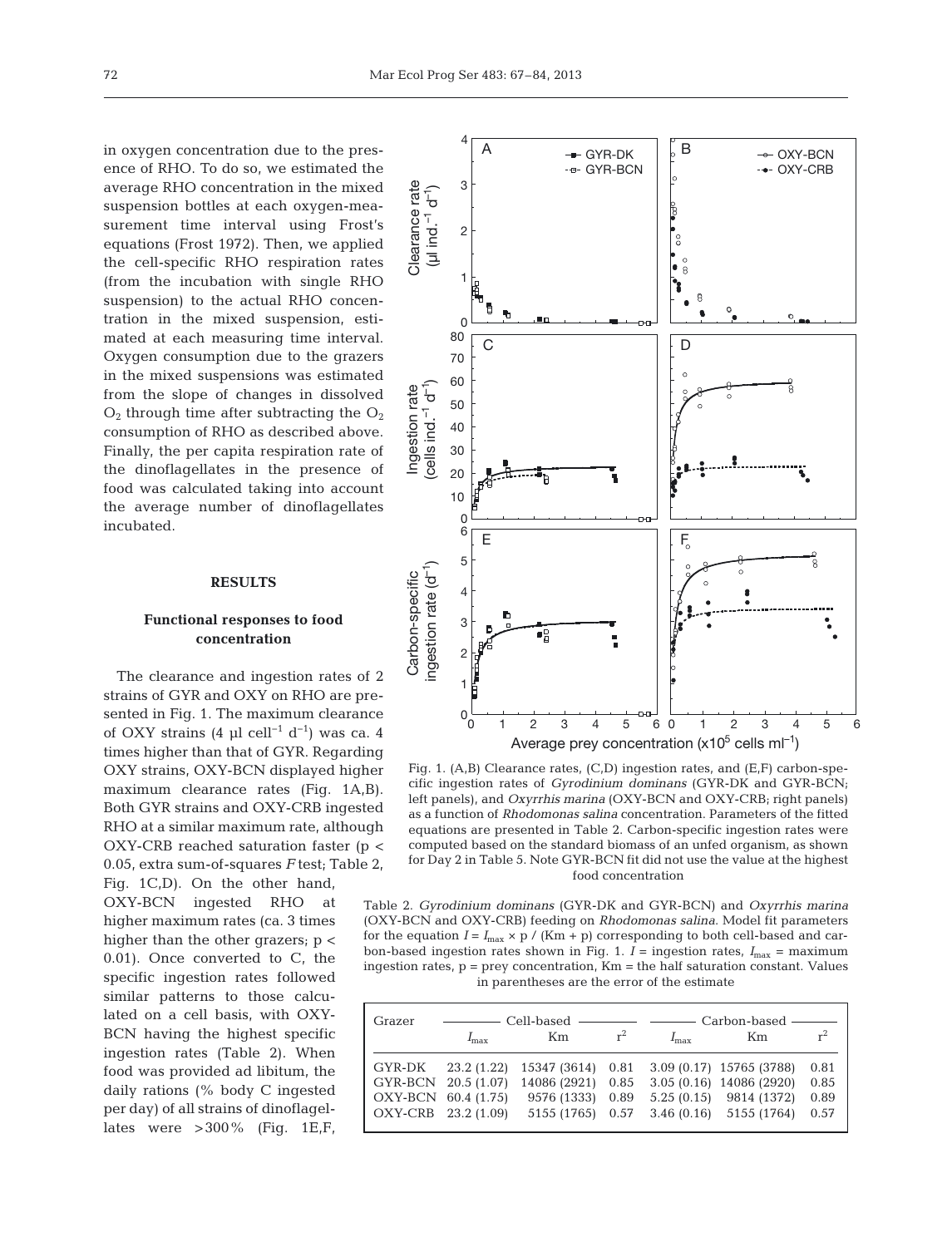

Fig. 2. (A) Clearance rates, (B) ingestion rates, and (C) carbon-specific ingestion rates of *Gyro dinium dominans* (GYR-DK) and *Oxyrrhis marina* (OXY-BCN) as a function of *Dunaliella tertiolecta* concentration. Parameters of the fitted equations are presented in Table 3

Table 2). In all cases there was no threshold for clearance at lower prey concentrations. GYR-BCN ceased ingestion rates when food concentration was too high (Fig. 1C,E).

Under a DUN diet, GYR-DK showed higher clearance rates at low food concentrations than OXY-BCN (Fig. 2A, Table 3). OXY-BCN took longer to saturate feeding, but reached twice the maximum ingestion rates of GYR-DK ( $p < 0.01$ ). These differences were less for carbon-specific ingestion rates, although still significant ( $p < 0.01$ ; Fig. 2C). When compared with the rates of the strains fed RHO, only OXY-BCN showed relevant and significant differences, with lower maximum ingestion rates when fed DUN (Table 3; p < 0.01, extra sum-of-squares *F* test; Motulsky & Christopoulos 2003).

# **Short-term feeding behavior and body plasticity**

Only GYR-DK and OXY-BCN were targeted to examine the short-term response to a pulse of food. Starting from similar concentrations of grazers, OXY-

BCN severely impacted the population of prey (50% reduction) by the end of the experiment (ca. 10 h), whereas GYR-DK presented a modest reduction of 10% of the initial prey concentration (Fig. 3A). The increase in cell volume resulting from the accumulation of prey into the grazer was also different be tween species. OXY-BCN multiplied their initial volume 4-fold, whereas GYR-DK only increased 1.5-fold (Fig. 3B). The dynamics of this process followed an asymptotic trend for OXY-BCN, and a more linear pattern for GYR-DK. Moreover, GYR-DK accumulated the prey into one extremity of the cell, whereas OXY filled its entire body with prey (authors' pers. obs.).

The calculated potential ingestion rates integrating short periods of time revealed that both GYR-DK and OXY-BCN modified their feeding behavior during the incubation (Fig. 4). The initial feeding rates were very high (35 and 8 cells ind.<sup>-1</sup> h<sup>-1</sup> for OXY-BCN and GYR-DK, respectively), but there were quickly decreased, and after 100 min of incubation both ingestion rates seemed to stabilize at ca. 4 cells h−1 per OXY-BCN and ca. 2 cells h−1 ingested per GYR-DK (Fig. 4).

Table 3. *Gyrodinium dominans* (GYR-DK) and *Oxyrrhis marina* (OXY-BCN) feeding on *Dunaliella tertiolecta* (DUN). Model fit parameters for the equation *I* =  $I_{\text{max}} \times p$  / (Km + p) corresponding to both cell-based and carbon-based ingestion rates shown in Fig. 2. See Table 2 for details

| Grazer |               |                                                                |       |               |    |       |
|--------|---------------|----------------------------------------------------------------|-------|---------------|----|-------|
|        | $I_{\rm max}$ | Km                                                             | $r^2$ | $I_{\rm max}$ | Km | $r^2$ |
|        |               | GYR-DK 37.5 (1.27) 7145 (1203) 0.81 2.86 (0.11) 8388 (1498)    |       |               |    | 0.81  |
|        |               | OXY-BCN 74.1 (2.97) 34120 (4666) 0.94 3.69 (0.15) 34120 (4667) |       |               |    | 0.94  |

## **Starvation and recovery response**

When GYR-DK and OXY-BCN were exposed to a pulse of RHO, both species initially increased their abundance (taking advantage of the available prey during the first 4 d), and then either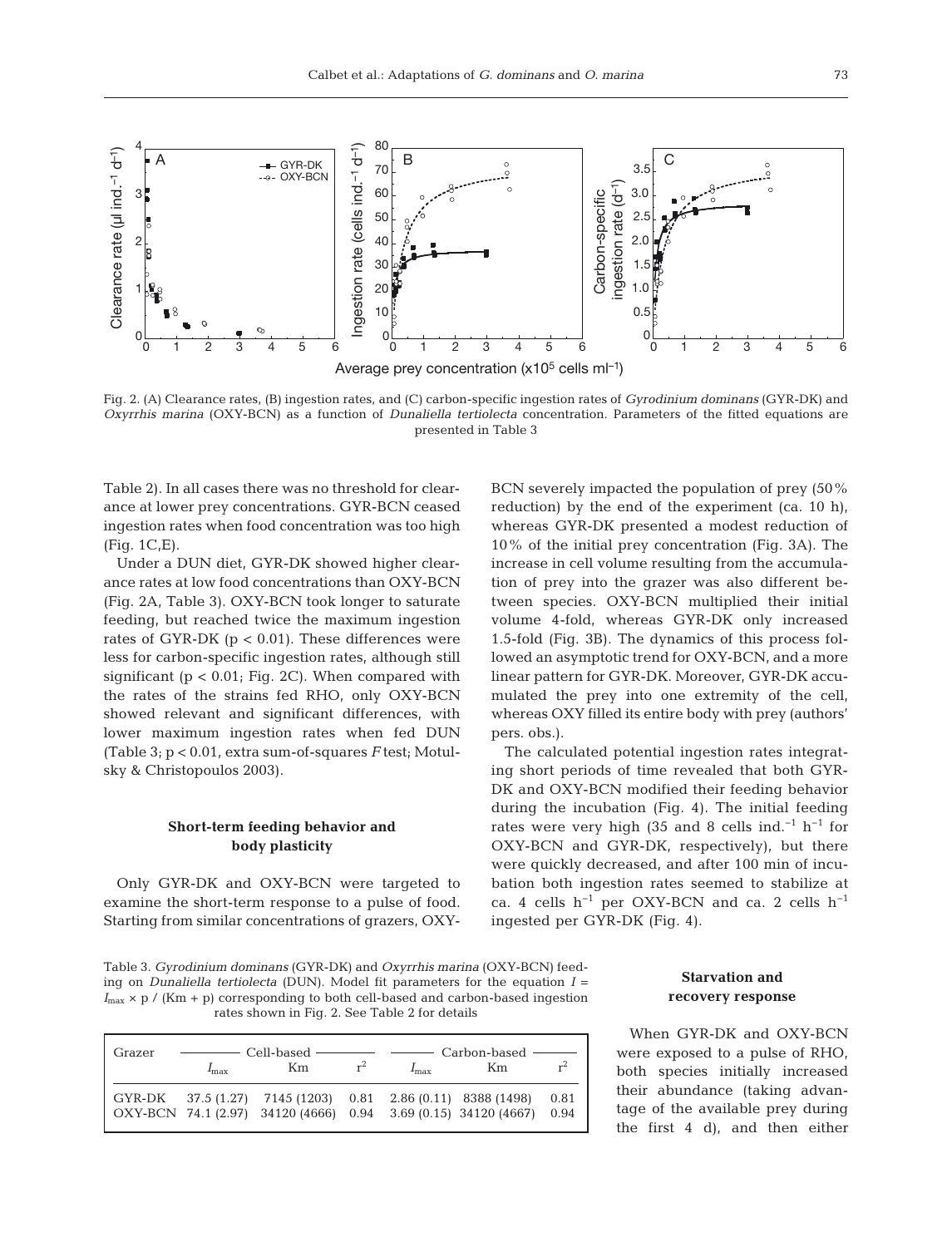

Fig. 3. Response of starved *Oxyrrhis marina* (OXY-BCN) and *Gyrodinium dominans* (GYR-DK) to a discrete supply of food *Rhodomonas salina* (RHO). (A) Diminution of RHO in replicated bottles (a,b) at discrete time intervals. (B) Increase in cellular volume of OXY-BCN and GYR-DK at the same time intervals resulting from feeding

decreased abundance (cell mortality in the case of GYR-DK), or remained quite stable (OXY-BCN) for the following 8 d when the new pulse of food was supplied (Fig. 5). It is noteworthy that OXY-BCN was able to continue duplicating for 2 d after all available food was consumed, whereas GYR-DK decreased its population immediately after food exhaustion. Mortality rates for the period of food deprivation were low for OXY-BCN (2% of daily decrease), and of the order of 10% of daily decrease in the population for GYR-DK. After the second pulse of food was supplied both populations recovered, but a quicker response was observed in OXY-BCN.



Fig. 4. Calculated potential ingestion rates integrating short periods of time. Data for calculations from Fig. 3. Replicated bottles are indicated as a,b

#### **Effects of diet on feeding, growth and GGE**

After acclimating for 3 d on a diet of either RHO or DUN (reaching balanced growth rates; data not shown), the growth and grazing rates of the different strains of dinoflagellates differed significantly (ANOVA, p < 0.01 for both variables; Table 4). The 4 strains showed similar per cell ingestion rates, except for OXY-CRB, which displayed much higher rates when feeding on DUN than the rest of the grazers feeding on any prey, and when feeding on RHO than GYR-DK on both prey (ANOVA, Tukey-Kramer post hoc test,  $p < 0.05$ ). These high ingestion values were also observed during the preconditioning process (data not shown). Cell-based growth rates ranged minimally for GYR-DK feeding on both diets (0.17 to  $0.23$  d<sup>-1</sup>), but were twice as high for GYR-BCN feeding on DUN than on RHO (although differences were not statistically significant at the 0.05 significance level, ANOVA, Tukey-Kramer post hoc test). The highest differences were found for the strains of OXY, with OXY-BCN being unable to grow with a DUN diet even when actively feeding on it. GGEs (defined as the specific growth rates divided by the specific ingestion rate; both in C) were therefore null for this dinoflagellate on this diet, but were extremely high (75%) when fed RHO. The GGEs for OXY-CRB were <20% for both diets, especially when feeding on DUN, irrespective of having the highest daily rations (>200%). Regarding GYR, both strains showed much higher GGE when feeding on DUN  $(>50\%)$  than on RHO (16 to 22%), although these dif-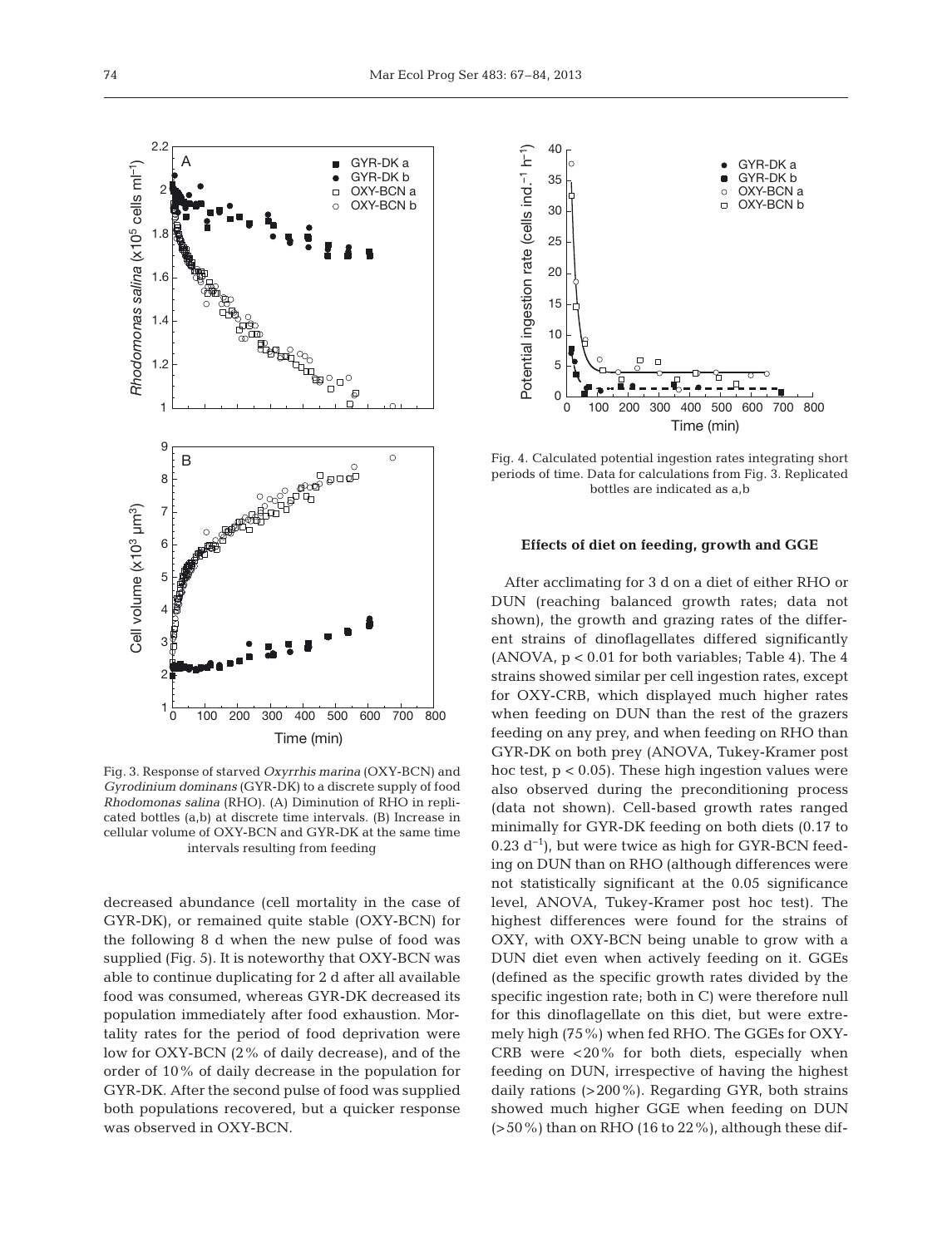Table 4. Protozoan grazers *Gyrodinium dominans* (GYR-DK and GYR-BCN) and *Oxyrrhis marina* (OXY-BCN and OXY-CRB) feeding on *Rhodomonas salina* (RHO) and *Dunaliella tertiolecta* (DUN) prey; results are averages of 3−4 replicates measured after 3 d acclimation to saturating conditions; standard errors are given in parentheses. IR = ingestion rate;  $\mu$  = cell-based growth rate; GGE = carbon-based gross growth efficiency; DR = daily rations. GGE was calculated by dividing the daily carbon specific growth rate by the DR

| Grazer         | Prey       | IR (cells<br>ind. <sup>-1</sup> d <sup>-1</sup> ) | μ<br>$(d^{-1})$ | GGE<br>(%)     | DR<br>$($ % d <sup>-1</sup> ) |
|----------------|------------|---------------------------------------------------|-----------------|----------------|-------------------------------|
| <b>GYR-DK</b>  | <b>RHO</b> | 13.3                                              | 0.17            | 21.9           | 91.2                          |
| <b>GYR-DK</b>  | <b>DUN</b> | (0.21)<br>15.9                                    | (0.03)<br>0.23  | (5.3)<br>61.4  | (1.7)<br>51                   |
| <b>GYR-BCN</b> | <b>RHO</b> | (2.75)<br>18.5                                    | (0.02)<br>0.25  | (23.3)<br>16.1 | (10.1)<br>162.8               |
|                |            | (0.21)                                            | (0.02)          | (1.6)          | (2.1)                         |
| GYR-BCN        | DUN        | 17<br>(0.58)                                      | 0.42<br>(0.01)  | 53.7<br>(2.5)  | 79.6<br>(3.1)                 |
| OXY-BCN        | <b>RHO</b> | 24.8<br>(3.72)                                    | 0.44<br>(0.06)  | 75<br>(15)     | 79.7<br>(21.6)                |
| OXY-BCN        | <b>DUN</b> | 14.3                                              | $-0.04$         | $\Omega$       | 87.6                          |
| OXY-CRB        | <b>RHO</b> | (7.62)<br>27.6                                    | (0.05)<br>0.39  | 0<br>19.8      | (27.1)<br>200.8               |
|                |            | (1.71)                                            | (0.04)          | (3.4)          | (14.3)                        |
| OXY-CRB        | dun        | 79.6<br>(4.23)                                    | 0.33<br>(0.04)  | 9.3<br>(1.3)   | 368.7<br>(22.7)               |

ferences were not significant in the case of GYR-DK due to the variability between replicates (ANOVA, Tukey-Kramer post hoc test). Overall, daily rations were higher for OXY, particularly for OXY-CRB, which exhibited daily rations >200% (Table 4).

## **Biochemical composition during starvation**

In Table 5, we summarize the C and N contents of all the organisms studied, along with the sum of total FA and alcohols (FA + Alc). Despite being a similar size, RHO has higher per cell C and N contents than DUN *(t*-test, p < 0.001). Conversely, the C:N ratio of DUN was slightly higher than that of RHO (7.1 and 6.2, respectively; *t*-test,  $p < 0.001$ ). FA + Alc per cell were 25% lower in DUN than in RHO *(t*-test, p < 0.01; Table 5), although the  $FA + Alc$  content per unit C was not significantly different  $(p = 0.28)$ . Regarding major FA composition, DUN and RHO presented quite contrasting profiles (Fig. 6), particularly of polyunsaturated FAs, given that EPA 20:5(n−3) and DHA 22:6(n−3) were absent in DUN. 18:3(n−3) and 18:2(n−6) were significantly higher in DUN (t-test, p < 0.001), while 18:4(n−3) was significantly higher in RHO *(t*-test, p < 0.001). Monounsaturated FA con-



Fig. 5. Response of (A) *Oxyrrhis marina* (OXY-BCN) and (B) *Gyrodinium dominans* (GYR-DK) to starvation. Plots show the decay of prey *Rhodomonas salina* (RHO) and the res ponse of 2 replicated bottles of grazers (a,b) and the prey after the initial addition of prey, followed by another addition on Day 12

tents were also different for both algae, with DUN having significantly higher 18:1(n-9) content *(t*-test,  $p < 0.01$ ), and RHO having higher 18:1(n-7) content *(t*-test, p < 0.001). Both algae had similar saturated FA contents, except for 16:0 *(t*-test, p < 0.01).

The dinoflagellates had similar C:N quotients (5.3 on average; 2-way repeated measures ANOVA, p = 0.22) irrespective of the diet, and maintained this ratio after 5 d of starvation (Table 5). After 2 d of starvation, we observed a certain decay of C and N per cell content of dinoflagellates; however, after 5 d of starvation GYR-BCN and both OXY strains showed an increase in the C and N contents per cell. Overall, GYR always presented less FA + Alc than OXY (both per cell and per C unit), feeding on either diet (2-way repeated measures ANOVA, p < 0.001). For both OXY strains, FA + Alc contents were higher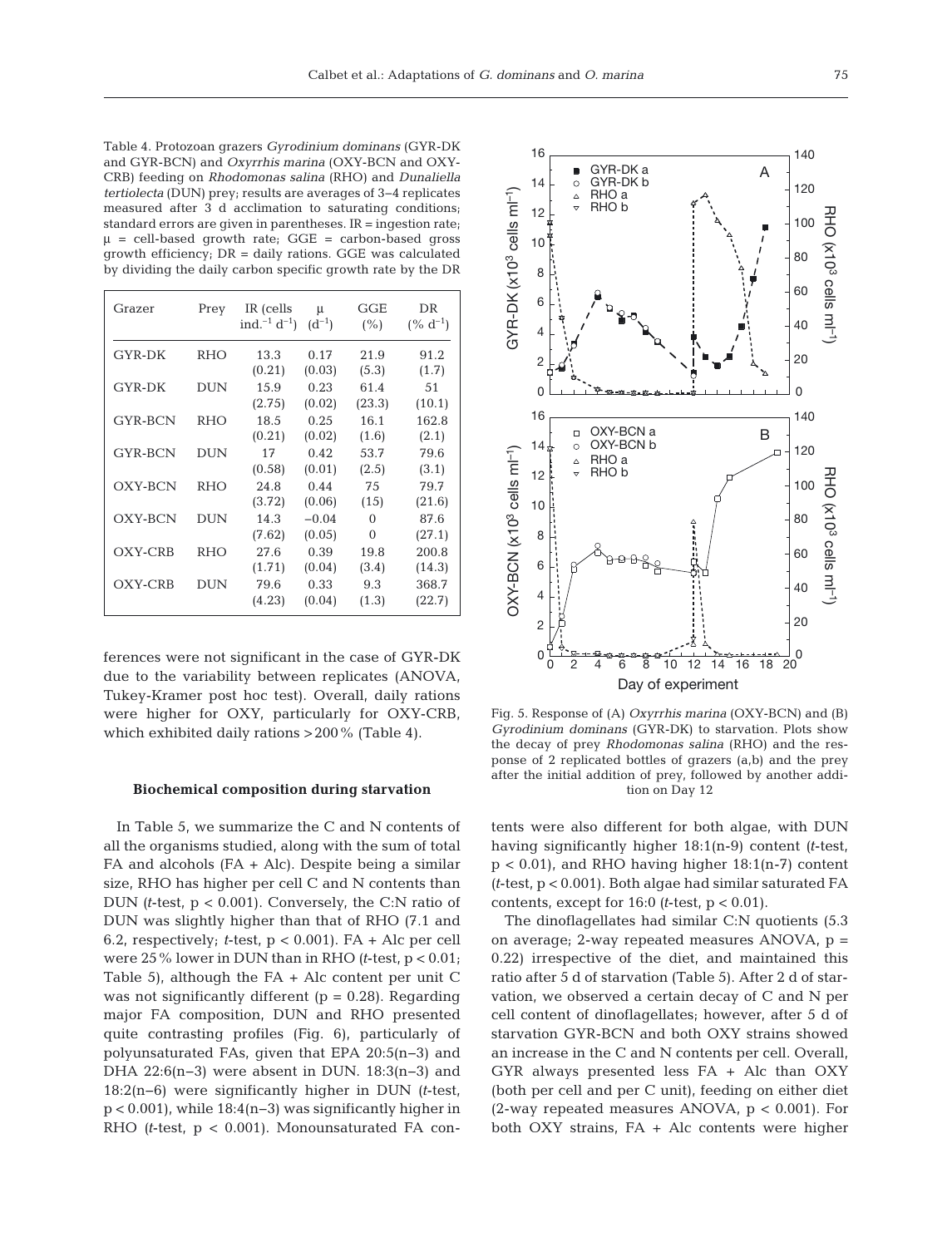| Table 5. Carbon (C), nitrogen (N), and total fatty acids plus alcohols $(FA + Alc)$ content of <i>Rhodomonas salina</i> (RHO),   |
|----------------------------------------------------------------------------------------------------------------------------------|
| Dunaliella tertiolecta (DUN) and the 4 strains of dinoflagellates (Gyrodinium dominans, GYR-DK and GYR-BCN, and Oxyrrhis         |
| marina; OXY-BCN and OXY-CRB) on a diet of either RHO or DUN. Day 0 corresponds to the initial day of the experiment              |
| (Stage I), when the dinoflagellates showed prey inside their feeding vacuoles, but no prey were free in the water. Day 2 cor-    |
| responds to 2 d of starvation (Stage II), when no traces of prey were visually detected inside the dinoflagellates. Day 5 corre- |
| sponds to dinoflagellates starved for 5 d (Stage III). Maximum and minimum values and standard errors (SE) are given for         |
| duplicate and triplicate samples, respectively; $nd = not determined$                                                            |

| <b>Species</b>        | Day              | $\mathcal{C}$<br>$(pg$ cell <sup>-1</sup> ) | Min.-Max.       | N<br>$(pg$ cell <sup>-1</sup> ) | Min.-Max.       | C/N | $FA + Alc$<br>$(pg$ cell <sup>-1</sup> ) | <b>SE</b> |
|-----------------------|------------------|---------------------------------------------|-----------------|---------------------------------|-----------------|-----|------------------------------------------|-----------|
| <b>DUN</b>            | $\overline{0}$   | 29.1                                        | $27.7 - 30.1$   | 4.8                             | $4.5 - 5.0$     | 7.1 | 4.3                                      | 0.2       |
| <b>RHO</b>            | $\Omega$         | 42.4                                        | $41.3 - 43.9$   | 8.0                             | $7.8 - 8.3$     | 6.2 | 5.8                                      | 0.2       |
| GYR-DK on DUN         | $\overline{0}$   | 432.5                                       |                 | 97.9                            |                 | 5.2 | 17.8                                     | 0.6       |
| GYR-DK on DUN         | 2                | 388.2                                       |                 | 83.1                            | $81.5 - 84.7$   | 5.5 | 13.2                                     | 1.0       |
| <b>GYR-DK on DUN</b>  | 5                | 314.6                                       | $303.0 - 326.1$ | 67.1                            | 64.8-69.3       | 5.5 | 17.4                                     | 2.2       |
| GYR-DK on RHO         | $\overline{0}$   | 424.2                                       | 417.2-431.1     | 94.3                            | 93.8-94.9       | 5.2 | 16.1                                     | 0.9       |
| GYR-DK on RHO         | $\overline{2}$   | 319.3                                       | 316.3-322.4     | 75.2                            | $73.2 - 77.1$   | 5.0 | 9.4                                      | 1.9       |
| GYR-DK on RHO         | 5                | 301.4                                       | 297.9-305.0     | 67.9                            | 67.3-68.5       | 5.2 | 20.2                                     | 2.6       |
| GYR-BCN on DUN        | $\overline{0}$   | 367.5                                       | 336.3-398.8     | 85.4                            | 77.8-93.0       | 5.0 | 21.2                                     | 2.0       |
| <b>GYR-BCN on DUN</b> | 2                | 255.0                                       | 243.9-266.1     | 51.7                            | $49.2 - 54.2$   | 5.8 | 16.0                                     | 1.4       |
| <b>GYR-BCN</b> on DUN | 5                | 317.2                                       | 300.2-334.2     | 70.7                            | $60.5 - 80.9$   | 5.3 | 19.1                                     | 4.7       |
| GYR-BCN on RHO        | $\boldsymbol{0}$ | 416.9                                       | 415.5-418.4     | 85.3                            | $85.3 - 85.3$   | 5.7 | 22.0                                     | 3.7       |
| GYR-BCN on RHO        | 2                | 284.0                                       | 278.8-289.2     | 64.6                            | $63.6 - 65.6$   | 5.1 | 17.9                                     | 5.7       |
| GYR-BCN on RHO        | 5                | 301.4                                       | $223.1 - 251.9$ | 67.9                            | $47.0 - 55.3$   | 5.2 | 14.8                                     | 4.2       |
| OXY-BCN on DUN        | $\overline{0}$   | 547.0                                       | 522.8-571.3     | 113.8                           | 107.6-120.0     | 5.6 | 133.5                                    | 16.6      |
| OXY-BCN on DUN        | 2                | nd                                          |                 | nd                              |                 | nd  | 90.9                                     | 5.9       |
| OXY-BCN on DUN        | 5                | 584.2                                       | 574.1-594.3     | 127.5                           | $120.4 - 134.5$ | 5.4 | 49.3                                     | 7.8       |
| OXY-BCN on RHO        | $\overline{0}$   | 492.4                                       | 469.3-515.5     | 106.8                           | $101.1 - 112.5$ | 5.4 | 81.3                                     | 9.2       |
| OXY-BCN on RHO        | 2                | 488.4                                       | 461.1-515.7     | 111.7                           | 106.2-117.1     | 5.1 | 43.3                                     | 11.8      |
| OXY-BCN on RHO        | 5                | 595.6                                       |                 | 126.8                           |                 | 5.5 | 16.8                                     | 2.4       |
| OXY-CRB on DUN        | $\boldsymbol{0}$ | 577.1                                       | 563.6-590.7     | 128.0                           | 125.9-130.1     | 5.3 | 154.7                                    | 4.8       |
| OXY-CRB on DUN        | 2                | 333.8                                       | 317.8-349.8     | 72.9                            | 67.1-78.6       | 5.4 | 66.7                                     | 6.4       |
| OXY-CRB on DUN        | 5                | 407.5                                       |                 | 89.3                            |                 | 5.3 | 49.2                                     | 4.0       |
| OXY-CRB on RHO        | $\overline{0}$   | 372.3                                       | 352.8-391.8     | 80.9                            | 79.6-82.2       | 5.4 | 54.0                                     | 1.8       |
| OXY-CRB on RHO        | 2                | 283.9                                       | 279.0-288.8     | 63.8                            | $63.4 - 64.1$   | 5.2 | 18.9                                     | 0.4       |
| OXY-CRB on RHO        | 5                | 295.6                                       | 268.5-322.7     | 67.4                            | $61.3 - 73.6$   | 5.1 | 22.0                                     | 2.9       |

when feeding on DUN than on RHO (2-way repeated measures ANOVA and Bonferroni post hoc test, p < 0.05), a trend not shared by the strains of GYR. All strains feeding on DUN had similar initial concentrations of DHA and lower concentrations than those accumulated when feeding on RHO, except OXY-CRB, which showed more DHA when feeding on DUN (ANOVA, Tukey-Kramer post hoc test, p < 0.05; Fig. 6). On the other hand, all strains, except GYR-DK, showed more EPA when feeding on RHO than on DUN. In all cases, both essential FA (DHA and EPA) were still present after 5 d starvation (Fig. 6). OXY was richer in DHA (absolute and relative amounts) and other FA (such as 18-carbon FAs and 16:0) than GYR; however, starvation resulted in their partial loss for both strains of OXY, especially during the first 48 h. Conversely, GYR kept the initial levels of total FA + Alc fairly constant throughout the starvation period, with the exception of GYR-BCN fed on RHO, which showed a reduction of EPA and DHA (Fig. 6).

## **Respiration rates and metabolic balance**

Respiration rates and C demands were estimated for GYR-DK and the 2 strains of OXY. When feeding, the respiration activity was similar for GYR-DK and OXY-BCN (1.1 and  $1.2 \times 10^{-5}$  µmol O<sub>2</sub> cell<sup>-1</sup> d<sup>-1</sup>, respectively), and lower for OXY-CRB (8.8  $\times$  10<sup>-6</sup> µmol  $O_2$  cell<sup>-1</sup> d<sup>-1</sup>; Table 6). When starving, respiration rates decreased by 75% in OXY-CRB, by 50% in GYR-DK, and by 30% in OXY-BCN (Table 6). In terms of C (assuming a respiratory quotient of 1), respiration rates in the presence of food accounted for 30 to 40% of the total C contents of the cell (Table 6). C assimilation efficiencies (AE; %), here defined as (μc + Rc) / *I*c ×100 (where μc and *I*c are the C-specific growth and ingestion rates, respectively; Kiørboe et al. 1985), were 28% for OXY-CRB, 69% for GYR-DK, and 103% for OXY-BCN. Assuming equal respiratory demands for GYR-DK and for GYR-BCN, the AE of the latter would be 39%.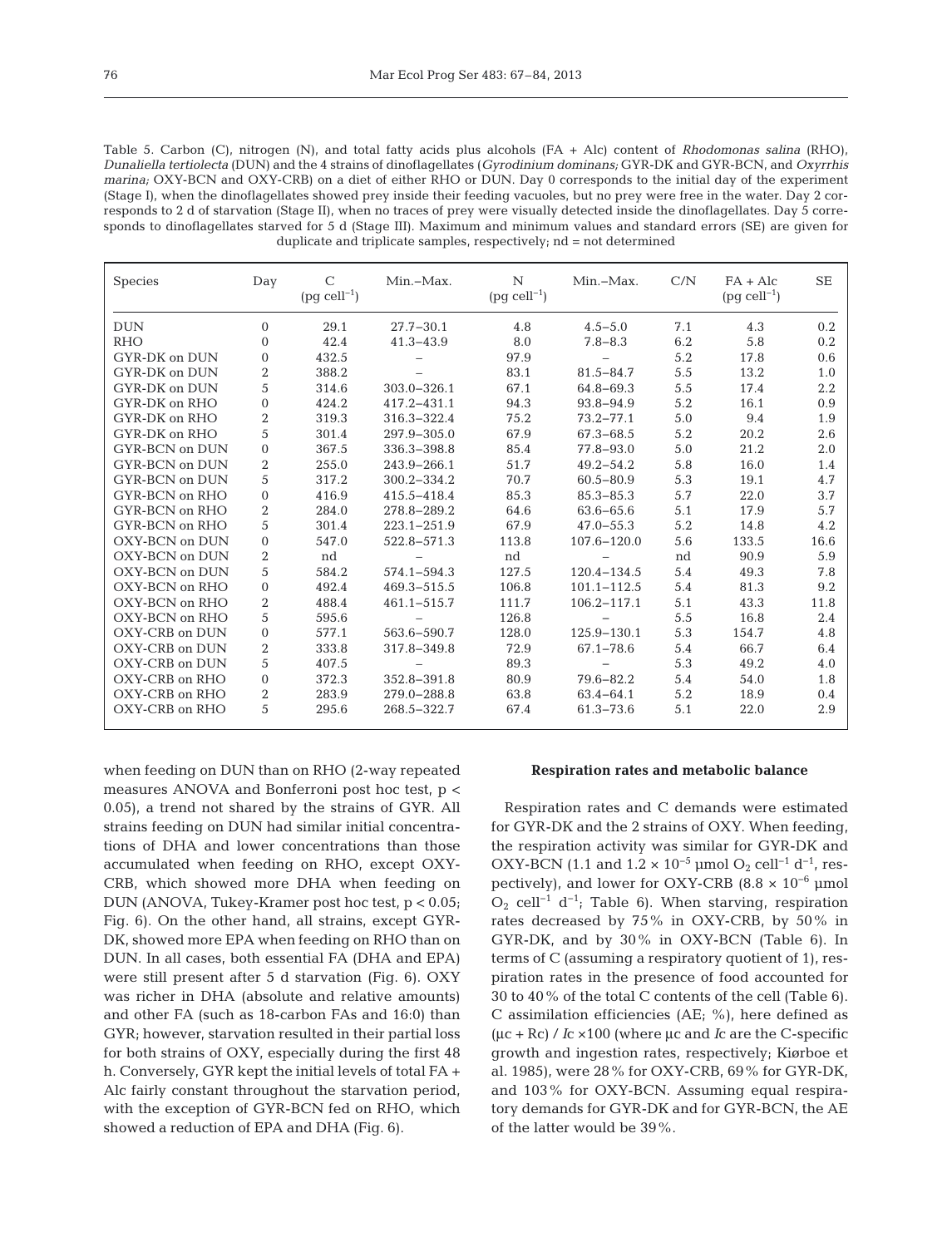

Fig. 6. Major fatty acid concentrations (>5% of total concentration) for the 2 prey *Rhodomonas salina* (RHO) and *Dunaliella tertiolecta* (DUN) and the 4 strains of dinoflagellates *Gyrodinium dominans* (GYR-DK and GYR-BCN) and *Oxyrrhis marina* (OXY-BCN and OXY-CRB) on a diet based on either DUN or RHO. The different bars correspond to the different days of the starvation experiment (Days 0, 2, and 5)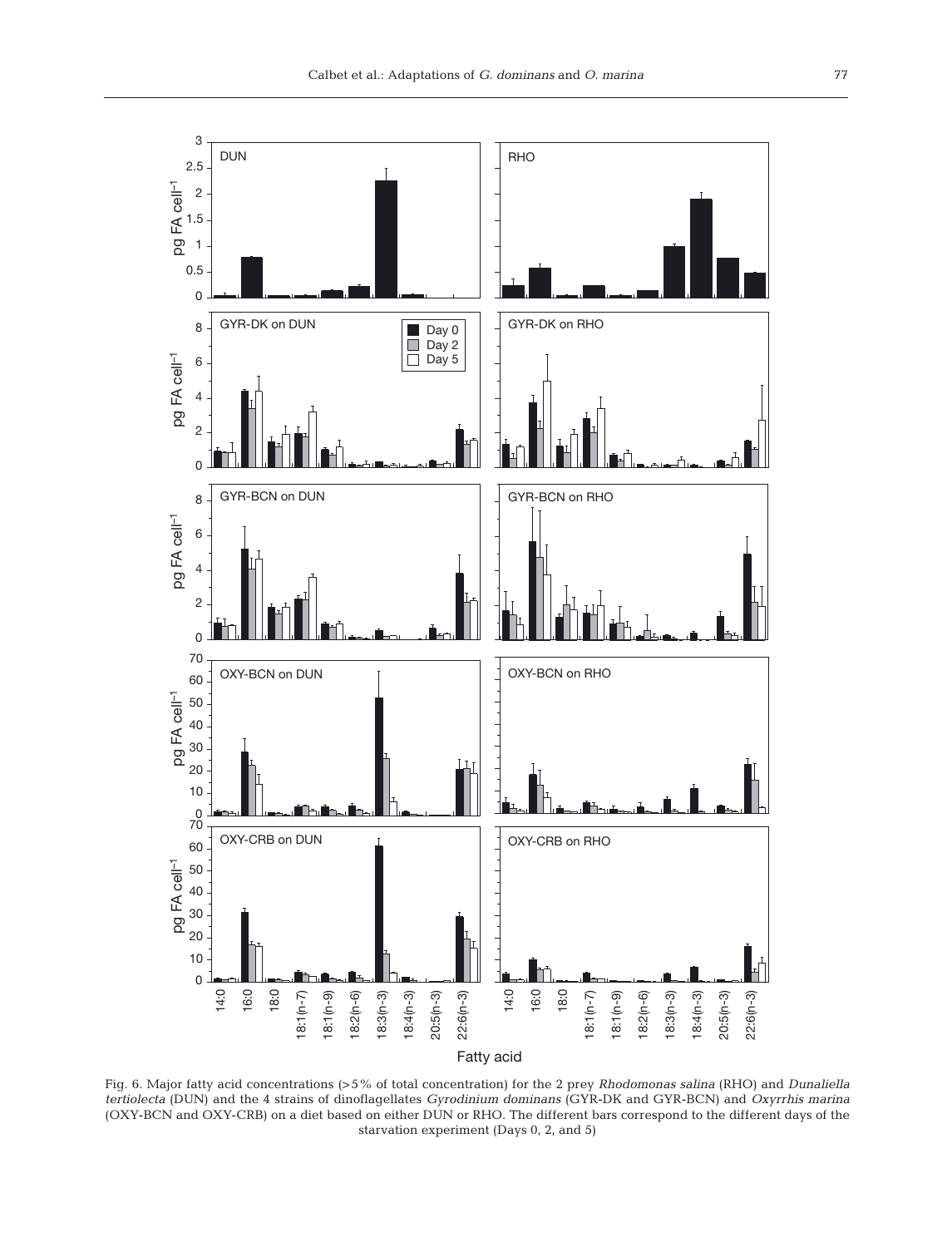Table 6. Respiration rates of *Gyrodinium dominans* (GYR-DK) and *Oxyrrhis marina* (OXY-BCN and OXY-CRB) on a *Rhodomonas salina* (RHO) diet.  $Ro_2$  = with food;  $R^*o_2$  = without food; Rc = carbon-specific respiration rates with food; AE = assimilation efficiency of food. Rc was computed based on the standard biomass of an unfed organism, even though it is referring to respiratory carbon demands when actively feeding (as shown for Day 2 in Table 5). The results are averages of 4 replicates; corresponding SE are given in parentheses below the values. AE was expressed as  $(\mu c + Rc)/Ic$ × 100; where μc and *I*c = carbon-specific growth and ingestion rates, respectively

| Grazer        | $Ro2$ (umol<br>$O_2$ cell <sup>-1</sup> d <sup>-1</sup> ) | $R^*o_2$ (umol<br>$O_2$ cell <sup>-1</sup> d <sup>-1</sup> ) | R <sub>C</sub><br>$(d^{-1})$ | AE<br>(% ) |
|---------------|-----------------------------------------------------------|--------------------------------------------------------------|------------------------------|------------|
| <b>GYR-DK</b> | $1.1 \times 10^{-5}$<br>$(5.4 \times 10^{-7})$            | $5.2 \times 10^{-6}$<br>$(9.3 \times 10^{-7})$               | 0.41<br>$-0.023$             | 69         |
| OXY-BCN       | $1.2 \times 10^{-5}$<br>$(6.6 \times 10^{-7})$            | $4.0 \times 10^{-6}$<br>$(3.4 \times 10^{-7})$               | 0.3<br>$-0.014$              | 103        |
| OXY-CRB       | $8.8 \times 10^{-6}$<br>$(4.3 \times 10^{-7})$            | $6.5 \times 10^{-6}$<br>$(4.5 \times 10^{-7})$               | 0.4<br>$-0.018$              | 28         |

#### **DISCUSSION**

#### **Feeding responses to food quantity**

We found clear differences between species, and between OXY-BCN and OXY-CRB, in terms of responses to food quantity. Conversely, GYR-BCN and GYR-DK fed at similar rates. The rates found in this study fall within those reported by Goldman et al. (1989), Roberts et al. (2011), and Nakamura et al. (1995) for OXY feeding on a variety of prey, and for overall heterotrophic dinoflagellates summarized by Jeong et al. (2010). However, they are lower than the specific values presented by Schmoker et al. (2011) and the per cell rates shown in Hantzsche & Boersma (2010) for GYR and OXY, respectively, feeding on RHO. The discrepancies between these specific works and our results will be discussed later.

As reported by Schmoker et al. (2011), we also observed a drop in ingestion rates of GYR at high prey concentrations. This may indicate that this species does not thrive well in eutrophic conditions, in contrast to OXY, which keeps feeding at maximum rates even at very high prey concentrations. In fact, when grown in culture, OXY can be fed with very high concentrations of prey, whereas GYR needs to be maintained at low food levels to maximize survival (authors' pers. obs.). The mechanisms behind these differences remain unknown, although they may be linked to the low tolerance of GYR to high pH, as occurs during episodes of high phytoplankton abundance and production (Pedersen & Hansen

2003). On the other hand, both OXY strains also saturated feeding at lower concentrations compared to GYR, which suggests an adaptation to lower food scenarios as well. Altogether, these findings suggest that OXY is better adapted to extreme situations in food availability than GYR.

## **Adaptations to feast and famine**

Although GYR is able to accommodate very large prey into its body, such as diatom chains (Nakamura et al. 1995; A. Calbet pers. obs.), feeding on small prey seems to limit the intake of food to very few items per hour, whereas OXY fills its entire cell with prey. It seems that the different strategy of small prey ingestion observed here for GYR and OXY does not necessarily rely on dissimilarities of their body plasticity, but likely on behavioral differences of detection and capture of prey and prey handling time. Whatever the mechanism responsible for such a difference, it is unquestionable that the strategy adopted by OXY gives the species an advantage when facing patches of food, reinforcing its opportunistic behavior. Moreover, its slow digestion time (Klein et al. 1986, Öpik & Flynn 1989) and capacity for food storage favors the division of the organism, even when no more food is present (Flynn & Mitra 2009; this study), and thus increases the probability of encountering a new patch of food (Fenchel 1989). These characteristics afford the species (or at least to some strains within the species) an array of advantages for survival in food quantity and quality heterogeneous or fluctuating environments, such as rock pools and salt marshes. In these environments, the speed of capture of food and the capacity for storage can be crucial, as opposed to open waters where a body full of prey may increase the individual's conspicuousness to predators.

Regarding other metabolic aspects, the AE and the C allocated to growth in OXY-BCN were extremely high when feeding on the suitable prey (RHO). Certainly, values near 100% of the C assimilated are obviously unrealistic, but it is be yond doubt that their efficiency is very high compared to other protozoans and metazoans (Hansen et al. 1997). Also, the decrease in respiratory activity when not feeding was rather high for OXY-BCN compared to the other strains, although these adaptations were not shared by the strain OXY-CRB, which seemed to have different adaptations to heterogeneous food environments (i.e. low metabolic demands, better capacity to take advantage of nutritionally poor diets, higher maximum daily rations, etc.).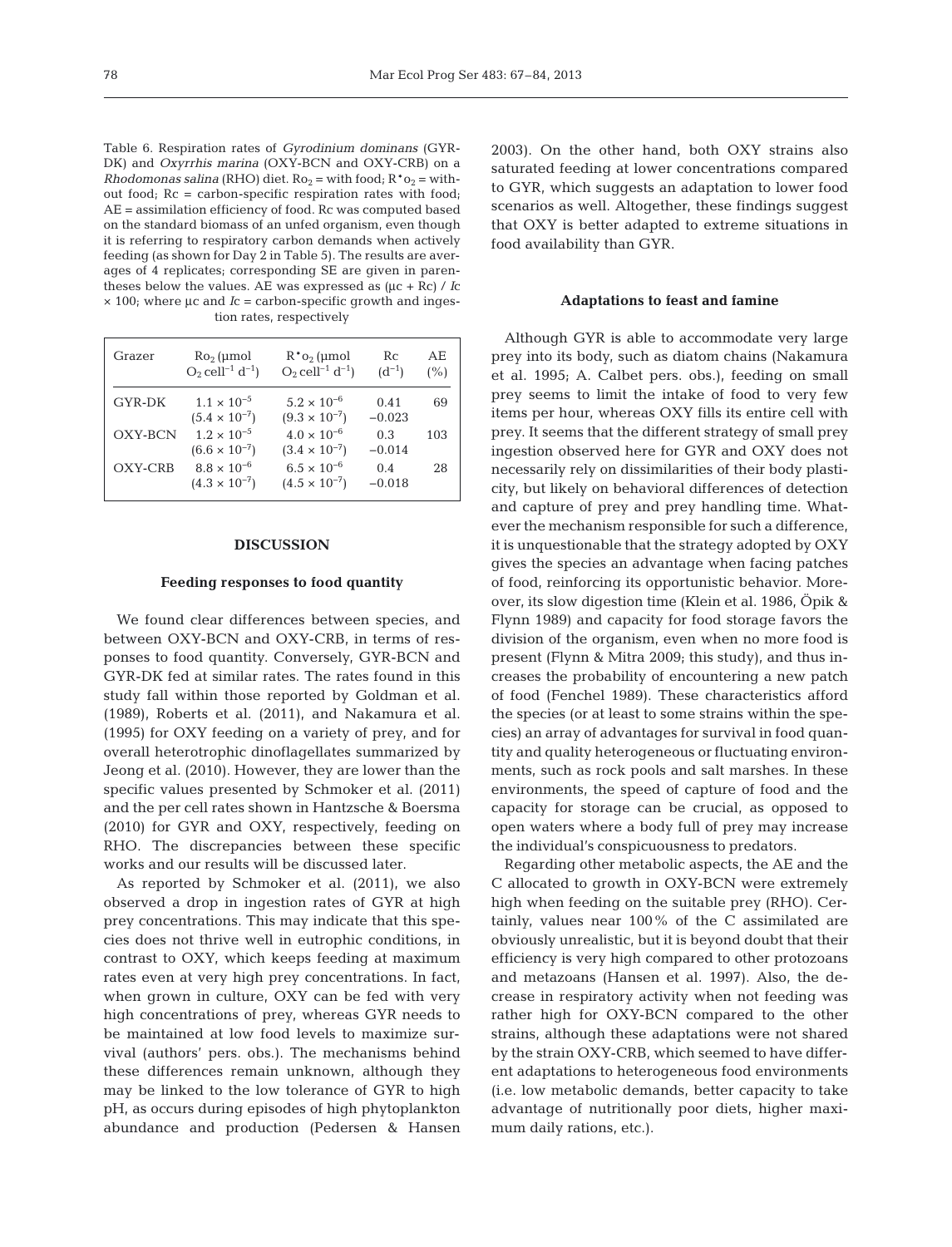GYR can also take advantage of discrete food supply, as demonstrated by Schmoker et al. (2011), and by the evidence found in this study. For instance, it also showed some short-term superfluous feeding when previously starved; although to a lower extent than OXY. Nevertheless, in light of the data presented here, OXY would likely out-compete GYR in their capability to quickly ingest and store food in a heterogeneous or fluctuating food environment.

All the adaptations discussed here seem to be pointing towards the resistance of the species to suboptimal environments. This fact was especially evident by the low mortality observed for OXY-BCN when starved for more than a week. Assuming a constant mortality rate during starvation (which does not necessarily have to be the case) OXY-BCN would require 50 d to completely vanish from our culture. Our previous experience with this strain actually points towards much longer survival times when left unfed (ca. 2 yr), likely feeding cannibalistically or on bacteria (Jeong et al. 2008), and perhaps enduring periods of scarcity of food encysted (Montagnes et al. 2011). Obviously, there is no record of any dinoflagellate that can survive for such long periods in filtered sea water, and in nature this scenario would be unrealistic. The longest periods of survival to starvation reported are of 71 d for *Protoperidinium depressum* on a diatom diet at <1 µg C l−1 (Menden-Deuer et al. 2005). Strom (1991) also reported that an athecate dinoflagellate resisted 30 d of starvation. However, in most situations, protozoans (mainly ciliates) usually do not survive more than a few days of starvation (Jackson & Berger 1984, Fenchel 1990, Jakobsen & Hansen 1997). As suggested by Menden-Deuer et al. (2005), the differences between species may be in the ability to allocate part of the energy into storage products such as lipidic compounds; a subject that will be addressed below.

# **Feeding and growth responses to food quality**

Heterotrophic dinoflagellates, and protozoans in general, show different feeding responses when offered diverse prey, with prey size likely being the most immediate specific characteristic affecting feeding behavior. Concerning the species chosen, OXY can feed on cells 0.5 to 20 µm in size (Schumann et al. 1994, Nakamura et al. 1995, Jeong et al. 2010, Roberts et al. 2011), in contrast to other naked dinoflagellates, including GYR, with a higher upper prey size limit (up to 43 µm, Naustvoll 2000; long diatom chains, Nakamura et al. 1995). Yet food quality may also play a pivotal role in feeding performance. For instance, when confronted with mixtures of microalgae, the ciliate *Balanion* sp. fed preferentially on the prey that supported its fastest growth (Stoecker et al. 1986). OXY showed lower per cell ingestion rates on P-deficient RHO, although the differences became non-significant when cellular volume was considered (Hantzsche & Boersma 2010). In a similar recent study, Meunier et al. (2012b) observed selective feeding of OXY on phosphorus-rich RHO. In addition, OXY has been found to reject *Isochrysis* sp. on occasion, which was associated with elevated C:N ratios in the prey (Flynn et al. 1996).

When comparing a grazer's performance to prey quality it is crucial to choose prey of similar size and motility, in order to restrict the variables affecting feeding and growth rates. In our case, we tried to go one step further and chose prey of similar shape, size and motility, as well as stoichiometric proportion (Brutemark et al. 2009), restricting the major differences most likely to their FA composition and other biochemical compounds (Klein Breteler et al. 1999, 2004, Veloza et al. 2006, Chu et al. 2008a,b, Lund et al. 2008). Our data show that when both prey were offered to starved dinoflagellates, OXY-BCN fed on RHO at higher specific rates than on DUN, whereas GYR-DK ingested RHO and DUN at similar maximum rates. It seems, therefore, that through increased ingestion rate dinoflagellates optimize nutrient assimilation by extracting the easily digestible part of their food. However, when preconditioned in an excess of food, OXY-CRB fed at higher rates on the 'less nutritious prey'. This response may be interpreted as superfluous or compensatory feeding, previously observed in OXY to compensate for nutritional imbalances of prey (Meunier et al. 2012b). Nevertheless, the resulting GGE were lower when feeding on less nutritious prey than when feeding on RHO, indicating the former diet was not optimal for this species. Regarding GYR, we found the exactly opposite situation for both strains, which displayed higher daily rations on RHO but higher GGE on DUN. Therefore, both strains of GYR seemed to be taking more advantage of the prey deficient in the DHA and EPA. We can not associate this feeding selection and growth performance strictly to lipid composition, however, since other essential biochemical compounds not considered here could be shedding some light into the paradox. For instance (and only as an example of a mechanism that could be relevant), OXY does not modify dietary 13C-cholesterol, whereas GYR has the ability to desaturate and alkylate dietary cholesterol (Lund et al. 2009). To what extent these biochemical pro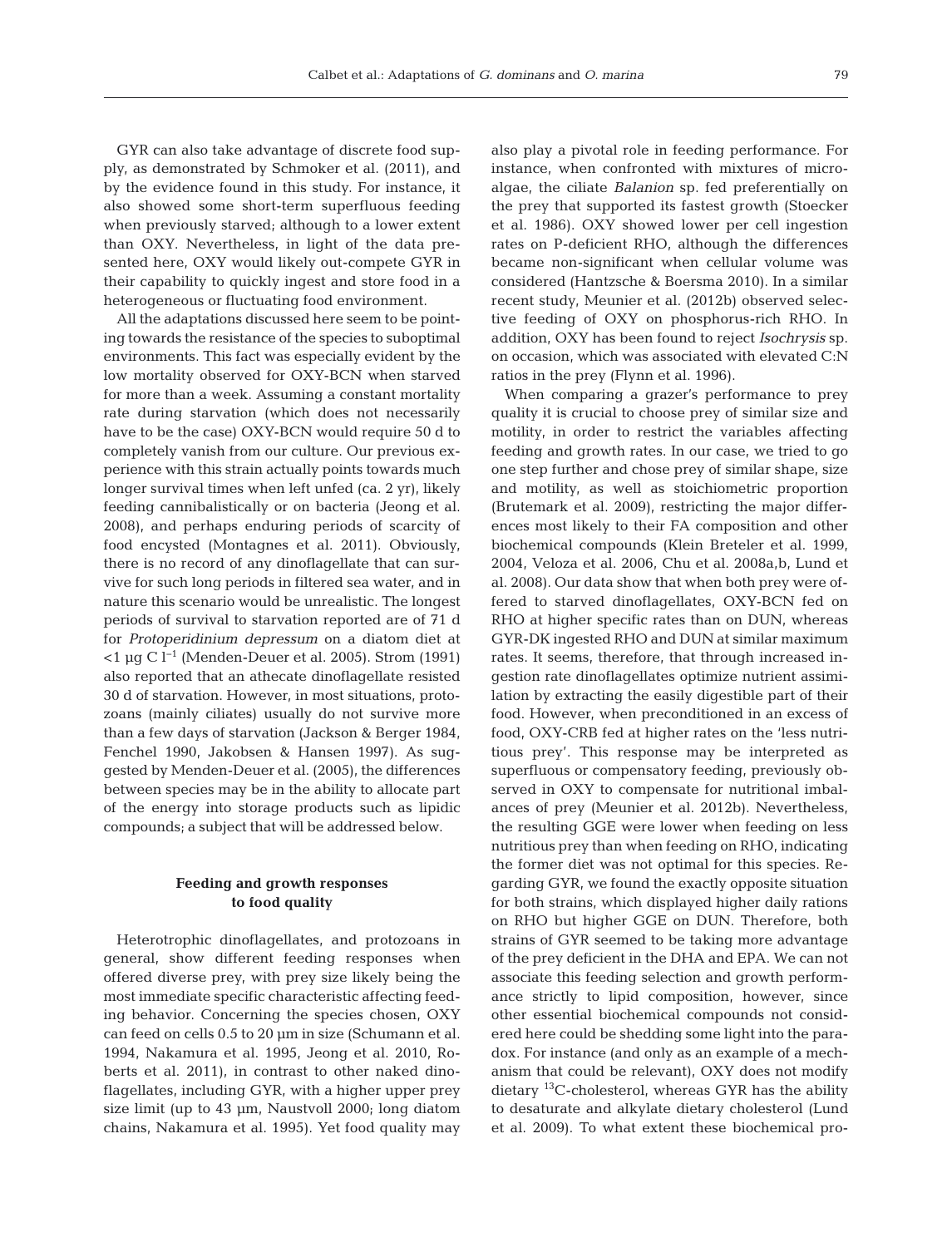cesses are universal for the species or only for some strains remains unknown. There is previous evidence supporting different lipid composition and biochemical origin in several strains of the dinoflagellate *Karlodinium beneficum* (Calbet et al. 2011), suggesting that the biochemistry of these, and other compounds, may be highly strain-specific.

# **Biochemical differences between predator and prey**

Our FA analysis corroborated previous reports on DUN, indicating that this alga lacks EPA and DHA (Klein Breteler et al. 1999, Koski & Klein Breteler 2003, Lund et al. 2008, Jónasdóttir et al. 2009). Not anticipated, however, were the different responses in the biochemical composition of the starving dinoflagellates. These differences were not evident in terms of C and N because after 2 d of food deprivation, the amount of C and N per cell decreased proportionally for all the strains. It was, however, surprising that after 5 d of starvation, some of the dinoflagellate strains showed an increase in C and N contents per cell. We attribute this increase to either the consumption of bacteria that may have grown in the experiment after the long incubation time, or to the presence of some detritus in the filtrates. As a consequence of this result, we decided to use Day 2 of starving conditions as standard for the biomass of unfed organisms, and include it in our C budget calculations and C-specific ingestion rates (except for OXY-BCN feeding on DUN, where Day 5 was used because no data were available for Day 2).

For well-fed organisms, our results on FA contents do not differ considerably from previous studies on the subject (Klein Breteler et al. 1999, Veloza et al. 2006, Chu et al. 2008b, Bec et al. 2010); i.e. when the dinoflagellates were fed on DUN they showed similar amounts of DHA (even if EPA was generally present at lower concentrations) to those grown on the RHO diet. In the large majority of protists, polyunsaturated fatty acids (PUFAs) are produced by a series of aerobic desaturations and elongations of the 16 and 18 FA (Desvilettes & Bec 2009). In fact, GYR strains had significantly lower levels of 18:3(n−3) compared to DUN; hence, we may assume a modification of this FA to EPA and further to DHA by elongation and desaturation of 18:3(n−3), a result in agreement with Veloza et al. (2006). For OXY, on the other hand, the production of the essential FAs did not follow the classic pathway i.e. elongation and desaturation of 18:3(n−3), as the levels of 18:3(n−3) were significantly higher when fed on DUN than when fed on RHO, and were approximately the same as DUN (around 45 to 50%). This seems to contradict the results of Parrish et al. (2012), who reported lower levels of 18:3(n−3) in their OXY strain compared to its autotrophic food source, indicating an upgrading via the classic pathway.

Apart from this pathway of production of essential FAs there are other, more uncommon pathways, such as the polyketide-like PUFA synthase (Matsuda et al. 2012), or even de novo synthesis of PUFAs (Bec et al. 2006, Lund et al. 2008). The pathways for biochemical food alteration of heterotrophic dinoflagellates seem to be species- and even strain-specific, and can be used concomitantly by the same organism.

# **Biochemical changes during starvation and consequences for trophic upgrading**

The protozoans feeding on rich and poor algae preferentially accumulated DHA over EPA, supporting that the latter FA serves as a fuel for metabolism or it is used to produce DHA, for which there can be a higher demand (Veloza et al. 2006). However, when starved, both species metabolized FA in a different way. A certain degree of FA loss was expected between Days 0 and 2, because the dinoflagellates had still undigested cells inside, and because the amount of FA per cell should decrease when grazers were actively dividing (first 48 h). After the complete digestion of prey (Day 2), and in the absence of cell duplication, any variability in the FA contents should be resulting from catabolic use. OXY lost substantial total FA between Days 2 and 5 of starvation, whereas GYR kept somewhat similar levels throughout the experiment; however, the levels of DHA and EPA remained quite constant for all the dinoflagellate strains (with the exception of OXY-BCN fed on RHO). Such contrasting metabolic responses may have severe consequences for the overall survival success of the different species when facing starvation. One could argue that *a priori*, keeping the FA as reserves may prolong the survival time of GYR when food is scare. However, our experiments on survival to starvation showed the opposite. Considering that both species show similar respiratory  $C$  demands, perhaps GYR satisfies its C demands from other notso-expendable compounds (e.g. proteins and carbo hydrates), whereas OXY mostly burns out the fat reserves. This seems to contrast with the recent work of Meunier et al. (2012b), who showed that during starvation, N-depleted OXY used lipids as an energy source, whereas N-rich OXY, such as the ones used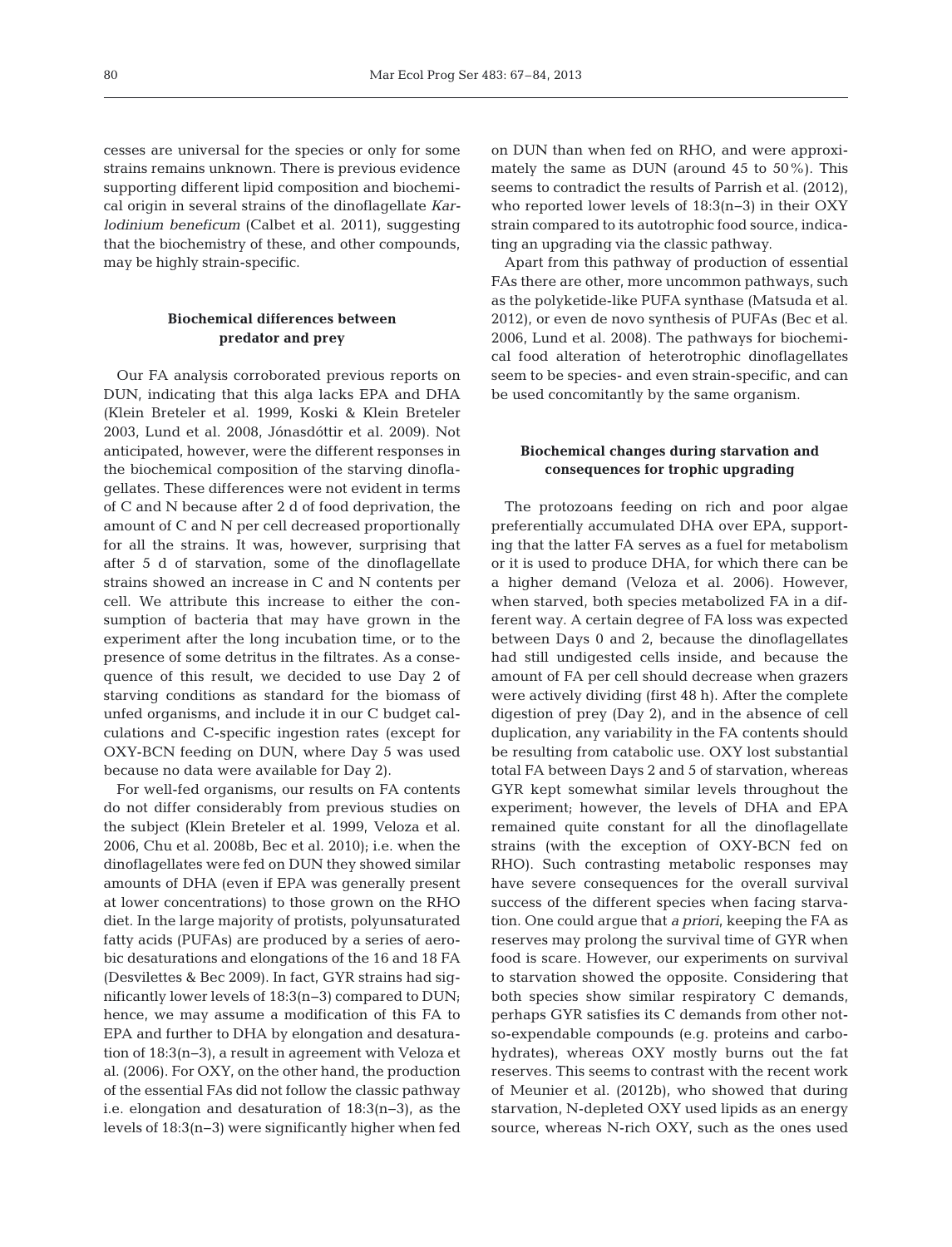in the present study, also required proteins as a source for respiration.

It can be argued that the variations in FA during starvation may have consequences for microzooplankton-mediated food upgrading for higher trophic level consumers. Therefore, the importance of food upgrading may theoretically be compromised for those species using lipids as the major fuel for respiration (i.e. OXY), in sites where food for microzooplankton is scarce. However, our results indicate that under periods of starvation of less than 5 d the studied dinoflagellates maintain a certain level of trophic upgrading; although, certainly, the nutritional value of the dinoflagellates (especially OXY strains) de creased after starvation.

# **Variability within strains**

In the past years, the need to work with different strains of the same species of protists has been emphasized in the literature, in order to better understand the variability within species and the ecological benefits and constraints they might reveal. Different strains of autotrophic dinoflagellates have shown significant dissimilarities in their performance (e.g. growth, feeding and survival), and in their biochemical composition (Wood & Leatham 1992, Adolf et al. 2007, Lakeman et al. 2009, Tillmann et al. 2009, Cal bet et al. 2011). However, studies on different strains of heterotrophic dinoflagellates are relatively scarce. Specifically for OXY and GYR, there are some studies that point out the relevant differences between strains (e.g. Nakamura et al. 1995, Lowe et al. 2010, Watts et al. 2011, Parrish et al. 2012). The differences between our strains were also evident, especially in the case of OXY-CRB and OXY-BCN. In fact, both strains have been classified as different clades (Lowe et al. 2010, Watts et al. 2011), and it has even been suggested that they may be different species (i.e. *Oxyrrhis marina* and *O. maritima*; Lowe et al. 2011). We are unaware of similar phylogenetic studies for GYR; however, our strains seem to be quite close, at least on the phenotypic and functional characteristics studied here, although they showed slight differences in lipid composition and energy source during starvation.

quick decay in the feeding rates of OXY (and to some extend of GYR) during the incubation, which may result in overestimations of feeding rates when short term incubations are conducted. For instance, if only the first hour of our incubation were considered for calculating the feeding rates, OXY would feed at ca. 400 RHO grazer<sup>-1</sup> d<sup>-1</sup> (7 times higher than the maximum ingestion rate if integrated for 24 h, and 14 times higher than when acclimated). The differences for GYR were not so conspicuous, but important enough to deserve consideration. Consequently, this particular response could explain the previously mentioned differences between our functional responses (24 h incubations) with OXY and those of Hantzsche & Boersma (2010) and others using short incubation times, although it does not explain the disparity of results with GYR reported by Schmoker et al. (2011). We believe the differences between the latter work and ours are simply driven by the different C to volume conversion factors, since in terms of GGE, both data sets are quite similar.

When working with species that show compensatory feeding rates in response to changes in food quality (Meunier et al. 2012b) and quantity (present study), it is of paramount importance to conduct long incubations, and to have knowledge of the previous feeding history. We recommend 24 h incubations, to include possible daily feeding cycles (Jakobsen & Strom 2004), and preconditioning the organisms to each food level for several days. Where preconditioning is not feasible, we suggest taking the initial samples for the grazing rate computation at least 2 h after predator and prey are combined, to allow for stabilization of the feeding rates.

Regarding GGE and other biomass specific rates (e.g. respiration, ingestion, growth), we should keep in mind that, due to the plasticity of the cell membrane of both species (especially OXY), a calculation of the specific rates based on biovolume or C when the dinoflagellates have been incubated with food would bias the results. Undigested material inside the cell, as a consequence of long digestion times and large vacuole contents, should not be included in the biomass of the organism.

## **CONCLUSIONS**

# **Implications of our results for grazing experiments**

Our experiment on the short-term feeding response of dinoflagellates to a pulse of food revealed a

Our first hypothesis proposed that OXY would show better performance than GYR under heterogeneous food conditions, and this was verified in our experiments. The second hypothesis referred to the response of both species when presented with a lipid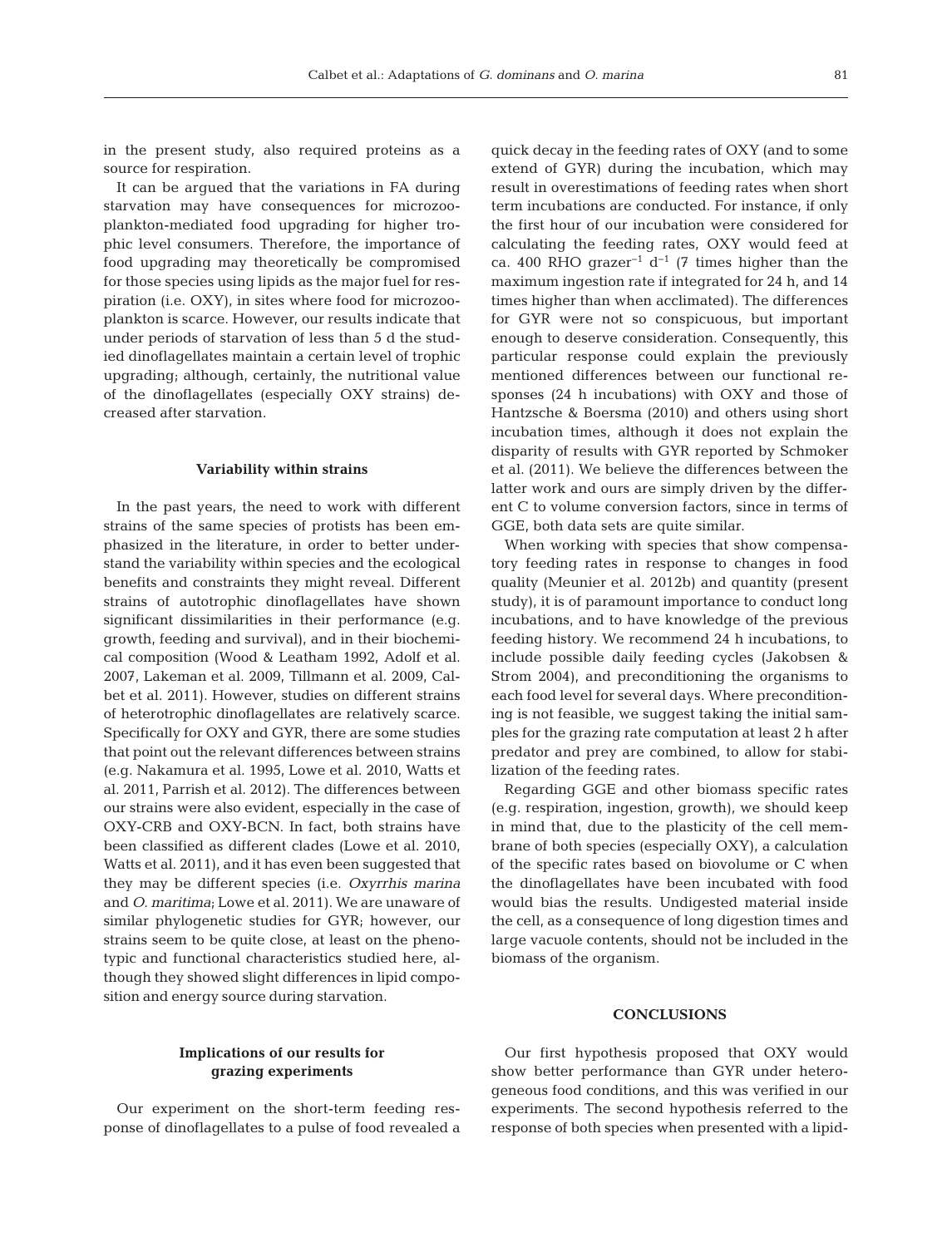deficient prey. We proposed that, for both species, there would be a detrimental effect on growth rates. Here we found some supporting evidence for OXY, but not for GYR. To summarize, OXY (especially OXY-BCN) seems to be more opportunistic and follows an *r*-strategy, which is typical of unstable and heterogeneous environments, although there are clear differences between strains. The high degree of tolerance to many other environmental factors not [Chu FLE, Lund ED, Littreal PR, Ruck KE and others \(2008a\)](https://doi.org/10.1007/s00227-008-1072-2) studied here also backs up this statement. For instance, OXY tolerates a wide range of pH, in contrast to GYR which reduces growth at high pH (>9.2 pH; Pedersen & Hansen 2003). The salinity range of OXY is also quite broad, spanning from 4 to 60 psu, although there are considerable differences among strains (Zhang et al. 2010). Together, these factors make OXY a clear survivor in heterogeneous and fluctuating environments.

*Acknowledgements.* This research was funded by project PROTOS (CTM2009-08783) from the Spanish Ministry of Science and Innovation assigned to A.C. and it is a contribution of the Marine Zooplankton Ecology Excellence Group from the Generalitat de Catalunya (2009SGR-1283). R.A.M. was funded by a PhD fellowship from the National Commission of Science (CONICYT), Ministry of Education, Chile. S.G. was supported by an FCT Post-doctoral Fellowship (SFRH/BPD/38332/2007) and Project VITAL (FCT — PTDC/ MAR/111304/2009). We thank Dr. H. H. Jakobsen for providing the strain of GYR-DK, and together with 2 anonymous reviewers, improving the manuscript with their comments. J. Lütke is acknowledged for his valuable support in lipid analyses.

#### LITERATURE CITED

- [Adolf JE, Krupatkina D, Bachvaroff T, Place AR \(2007\)](https://doi.org/10.1016/j.hal.2006.12.003) Karlotoxin mediates grazing by *Oxyrrhis marina* on strains of *Karlodinium veneficum.* Harmful Algae 6: 400−412
- [Almeda R, Alcaraz M, Calbet A, Saiz E \(2011\) Metabolic](https://doi.org/10.4319/lo.2011.56.1.0403) rates and carbon budget of early developmental stages of the marine cyclopoid copepod *Oithona davisae.* Limnol Oceanogr 56:403-414
- $\blacktriangleright$  Bec A, Martin-Creuzburg D, von Elert E (2006) Trophic upgrading of autotrophic picoplankton by the heterotrophic nanoflagellate *Paraphysomonas* sp. Limnol Oceanogr 51: 1699–1707
- [Bec A, Martin-Creuzburg D, Von Elert E \(2010\) Fatty acid](https://doi.org/10.3354/ab00244) composition of the heterotrophic nanoflagellate *Paraphysomonas* sp.: influence of diet and de novo biosynthesis. Aquat Biol 9: 107−112
- [Begun AA, Orlova TY, Selina MS \(2004\) A 'bloom' in the](https://doi.org/10.1023/B%3ARUMB.0000020569.49887.7e) water of Amursky Bay (Sea of Japan) caused by the dinoflagellate *Oxyrrhis marina* Dujardin, 1841. Russ J Mar Biol 30:51-55
- [Brutemark A, Lindehoff E, Granéli E, Granéli W \(2009\) Car](https://doi.org/10.1016/j.jembe.2009.02.013)bon isotope signature variability among cultured microalgae: influence of species, nutrients and growth. J Exp

Mar Biol Ecol 372:98-105

- [Calbet A, Bertos M, Fuentes-Grunewald C, Alacid E,](https://doi.org/10.1016/j.hal.2011.05.001) Figueroa R, Renom B, Garces E (2011) Intraspecific variability in *Karlodinium veneficum*: growth rates, mixotrophy, and lipid composition. Harmful Algae 10: 654−667
- [Cavalier-Smith T, Chao E \(2004\) Protalveolate phylogeny](https://doi.org/10.1016/j.ejop.2004.01.002) and systematic and the origins of Sporozoa and dinoflagellates (phylum Myzozoa nom. nov.). Eur J Protistol 40: 185−212
- Sterol production and phytosterol bioconversion in two species of heterotrophic protists, *Oxyrrhis marina* and *Gyrodinium dominans.* Mar Biol 156: 155−169
- [Chu FLE, Lund ED, Podbesek JA \(2008b\) Quantitative sig](https://doi.org/10.3354/meps07215)nificance of n-3 essential fatty acid contribution by heterotrophic protists in marine pelagic food webs. Mar Ecol Prog Ser 354: 85−95
	- Desvilettes C, Bec A (2009) Formation and transfer of fatty acids in aquatic microbial food webs: role of heterotrophic protists. In:Arts MT, Brett MT, Kainz MJ (eds) Lipids in aquatic ecosystems. Springer Science and Business Media, New York, NY, p 25−42
	- Droop MR (1953) On the ecology of flagellates from some brackish and fresh water rockpools of Finland. Acta Bot Fenn 51: 1−52
- [Fenchel T \(1982\) Ecology of heterotrophic microflagellates.](https://doi.org/10.3354/meps008225) II. Bioenergetics and growth. Mar Ecol Prog Ser 8: 225−231
	- Fenchel T (1989) Adaptations to a feast and famine existence in protozoa. In:Wieser W, Gnaiger G (eds) Energy transformation in cells and organisms. Georg Thieme Verlag, Stuttgart, p 290−295
- [Fenchel T \(1990\) Adaptive significance of polymorphic life](https://doi.org/10.1016/0022-0981(90)90159-A) cycles in Protozoa: responses to starvation and refeeding in two species of marine ciliates. J Exp Mar Biol Ecol 136:159–177
- $K$ Flynn KJ, Mitra A (2009) Building the 'perfect beast': modelling mixotrophic plankton. J Plankton Res 31: 965−992
- [Flynn KJ, Davidson K, Cunningham A \(1996\) Prey selection](https://doi.org/10.1016/0022-0981(95)00140-9) and rejection by a microflagellate; implications for the study and operation of microbial food webs. J Exp Mar Biol Ecol 196:357–372
- [Folch J, Lees M, Sloane-Stanley GH \(1957\) A simple method](http://www.ncbi.nlm.nih.gov/entrez/query.fcgi?cmd=Retrieve&db=PubMed&list_uids=13428781&dopt=Abstract) for isolation and purification of total lipids from animal tissues. J Biol Chem 226: 497−509
- [Frost BW \(1972\) Effects of size and concentration of food](https://doi.org/10.4319/lo.1972.17.6.0805) particles on the feeding behavior of the marine planktonic copepod *Calanus pacificus.* Limnol Oceanogr 17: 805−815
- [Goldman JC, Dennett MR, Gordin H \(1989\) Dynamics of](https://doi.org/10.1093/plankt/11.2.391) herbivorous grazing by the heterotrophic dinoflagellate *Oxyrrhis marina.* J Plankton Res 11: 391−407
	- Guillard RRL (1975) Culture of phytoplankton for feeding marine invertebrates. In:Smith WL, Chanley MH (eds) Culture of marine invertebrate animals. Plenum Press, New York, NY, p 29–60
- [Hansen J \(1992\) Prey size selection, feeding rates and](https://doi.org/10.1007/BF00349535) growth dynamics of heterotrophic dinoflagellates with special emphasis on *Gyrodinium spirale*. Mar Biol 114: 327−334
- [Hansen G, Daugbjerg N \(2004\) Ultrastructure of](https://doi.org/10.1078/1434461041844231) *Gyrodinium spirale*, the type species of *Gyrodinium* (Dinophyceae), including a Phylogeny of *G. dominans, G. rub rum* and *G. spirale* deduced from partial LSU rDNA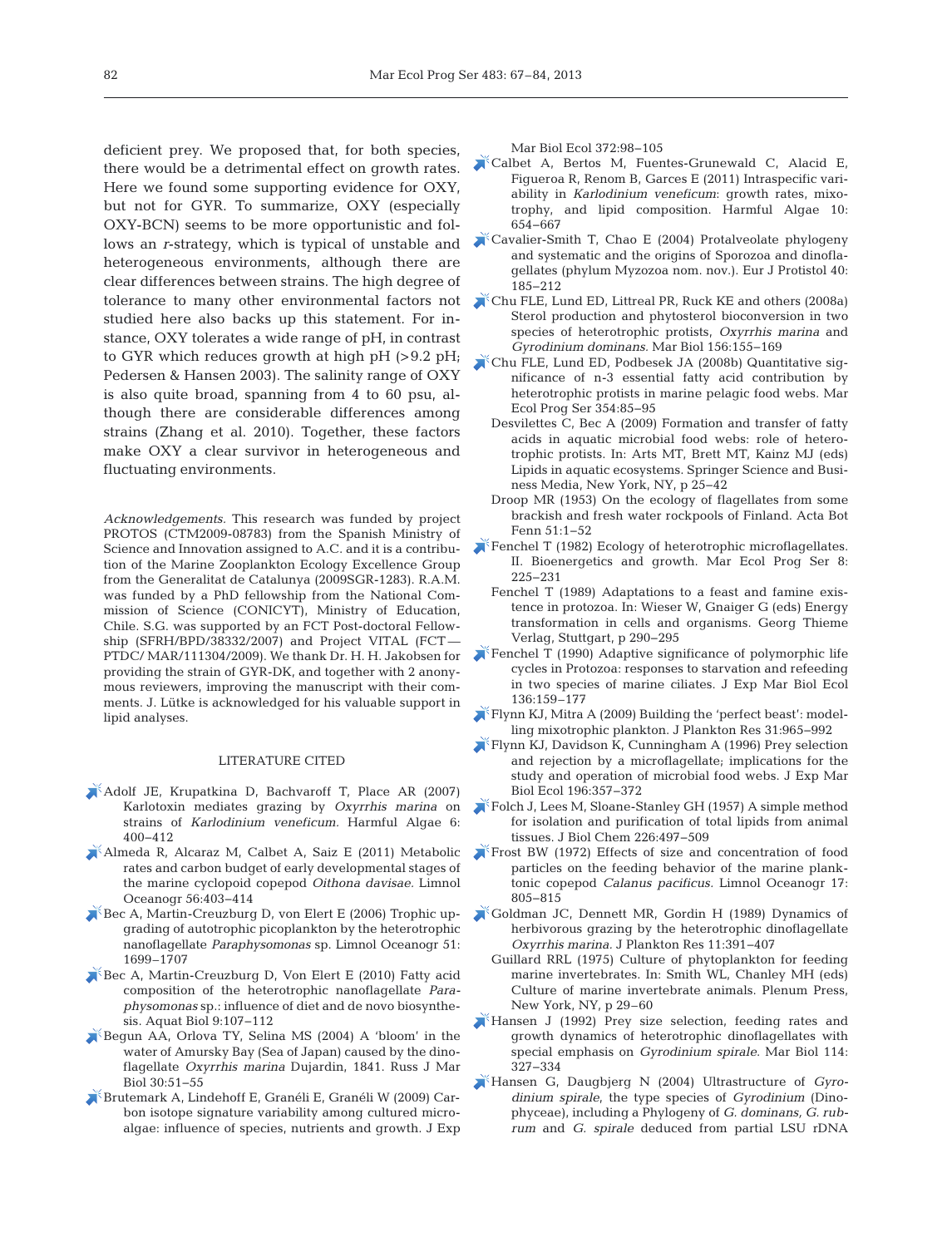sequences. Protist 155:271-294

- [Hansen PJ, Bjørnsen PK, Hansen BW \(1997\) Zooplankton](https://doi.org/10.4319/lo.1997.42.4.0687) grazing and growth: Scaling within the 2-2000 mm body size range. Limnol Oceanogr 42: 687−704
- Hantzsche FM, Boersma M (2010) Dietary-induced responses in the phagotrophic flagellate *Oxyrrhis marina.* Mar Biol 157: 1641−1651
	- Haury LR, McGowan JA, Wiebe PH (1978) Patterns and processes in the time-scales of plankton distributions. In: Steel JH (ed) Spatial patterns in plankton communities. Plenum Press, New York, NY, p 277−327
- $\blacktriangleright$  [Heinbokel JF \(1978\) Studies on the functional role of tintin](https://doi.org/10.1007/BF00395638)nids in the Southern California Bight. I. Grazing and growth rates in laboratory cultures. Mar Biol 47: 177−189
- [Jackson KM, Berger J \(1984\) Survival of ciliated protozoa](https://doi.org/10.1007/BF02011594) under starvation conditions and at low bacterial levels. Microb Ecol 10: 47−59
- [Jakobsen H, Hansen P \(1997\) Prey size selection, grazing](https://doi.org/10.3354/meps158075) and growth response of the small heterotrophic dinoflagellate *Gymnodinium* sp. and the ciliate *Balanion comatum*— a comparative study. Mar Ecol Prog Ser 158: 75−86
- $\blacktriangleright$  [Jakobsen HH, Strom SL \(2004\) Circadian cycles in growth](https://doi.org/10.4319/lo.2004.49.6.1915) and feeding rates of heterotrophic protist plankton. Limnol Oceanogr 49: 1915−1922
- [Jeong HJ, Seong KA, Yoo YD, Kim TH and others \(2008\)](https://doi.org/10.1111/j.1550-7408.2008.00336.x) Feeding and grazing impact by small marine heterotrophic dinoflagellates on heterotrophic bacteria. J Eukaryot Microbiol 55: 271−288
- [Jeong HJ, Yoo YD, Kim JS, Seong KA, Kang NS, Kim TH](https://doi.org/10.1007/s12601-010-0007-2) (2010) Growth, feeding and ecological roles of the mixotrophic and heterotrophic dinoflagellates in marine planktonic food webs. Ocean Sci J 45:65-91
- [Jeong HJ, Kim TH, Yoo YD, Yoon EY and others \(2011\)](https://doi.org/10.1016/j.hal.2011.04.008) Grazing impact of heterotrophic dinoflagellates and ciliates on common red-tide euglenophyte *Eutreptiella gymnastic*a in Masan Bay, Korea. Harmful Algae 10: 576−588
- [Johnson MP \(2000\) Physical control of plankton population](https://doi.org/10.1023/A%3A1004106808213) abundance and dynamics in intertidal rock pools. Hydrobiologia 440: 145−152
- [Jónasdóttir SH, Visser AW, Jespersen C \(2009\) Assessing the](https://doi.org/10.3354/meps07985) role of food quality in the production and hatching of *Temora longicornis* eggs. Mar Ecol Prog Ser 382: 139−150
- [Jonsson PR \(1994\) Tidal rhythm of cyst formation in the rock](https://doi.org/10.1016/0022-0981(94)90177-5) pool ciliate *Strombidium oculatum* Gruber (Ciliophora, Oligotrichida):a description of the functional biology and an analysis of the tidal synchronization of encystment. J Exp Mar Biol Ecol 175:77-103
- Kattner G, Fricke HSG (1986) Simple gas-liquid chromatography method for simultaneous determination of fatty acids and alcohols in wax esters of marine organisms. J Chromatogr A 361: 263−268
- [Kim JS, Jeong HJ \(2004\) Feeding by the heterotrophic](https://doi.org/10.3354/meps280085) dinoflagellates *Gyrodinium dominans* and *G. spirale* on the red-tide dinoflagellate *Prorocentrum minimum.* Mar Ecol Prog Ser 280: 85−94
- [Kiørboe T, Mohlenberg F, Hamburger K \(1985\) Bioener](https://doi.org/10.3354/meps026085)  getics of the planktonic copepod *Acartia tonsa*: relation between feeding, egg production and respiration and composition of specific dynamic action. Mar Ecol Prog Ser 26:85-97
- [Klein B, Gieskes WWC, Kraay GG \(1986\) Digestion of](https://doi.org/10.1093/plankt/8.5.827) chlorophylls and carotenoids by the marine protozoan *Oxyrrhis marina* studied by h.p.l.c. analysis of algal pig-

ments. J Plankton Res 8: 827−836

- [Klein Breteler WCM, Schogt N, Baas M, Schouten S, Kraay](https://doi.org/10.1007/s002270050616) GW (1999) Trophic upgrading of food quality by protozoans enhancing copepod growth: role of essential lipids. Mar Biol 135: 191−198
- [Klein Breteler WCM, Koski M, Rampen S \(2004\) Role of](https://doi.org/10.3354/meps274199) essential lipids in copepod nutrition: no evidence for trophic upgrading of food quality by a marine ciliate. Mar Ecol Prog Ser 274: 199−208
- [Koch AL \(1971\) The adaptive responses of](https://doi.org/10.1016/S0065-2911(08)60069-7) *Escherichia coli* to a feast and famine existence. Adv Microb Physiol 6: 147−217
- [Koski M, Klein Breteler WCM \(2003\) Influence of diet on](https://doi.org/10.3354/meps264073) copepod survival in the laboratory. Mar Ecol Prog Ser 264: 73−82
- [Lakeman MB, von Dassow P, Cattolico RA \(2009\) The strain](https://doi.org/10.1016/j.hal.2008.11.011) concept in phytoplankton ecology. Harmful Algae 8: 746−758
- [Lowe CD, Day A, Kemp SJ, Montagnes DJS \(2005\) There](https://doi.org/10.1111/j.1550-7408.2005.00034.x) are high levels of functional and genetic diversity in *Oxyrrhis marina.* J Eukaryot Microbiol 52: 250−257
- [Lowe CD, Montagnes DJS, Martin LE, Watts PC \(2010\) Pat](https://doi.org/10.1016/j.protis.2009.11.003)terns of genetic diversity in the marine heterotrophic flagellate *Oxyrrhis marina* (Alveolata: Dinophyceae). Protist 161:212−221
- [Lowe CD, Keeling PJ, Martin LE, Slamovits CH, Watts PC,](https://doi.org/10.1093/plankt/fbq110) Montagnes DJS (2011) Who is *Oxyrrhis marina*? Morphological and phylogenetic studies on an unusual dinoflagellate. J Plankton Res 33: 555−567
- [Lund ED, Chu FLE, Harvey E, Adlof R \(2008\) Mechanism\(s\)](https://doi.org/10.1007/s00227-008-1003-2) of long chain n-3 essential fatty acid production in two species of heterotrophic protists: *Oxyrrhis marina* and *Gyrodinium dominans.* Mar Biol 155: 23−36
- [Lund ED, Chu FLE, Littreal PR, Ruck KE, Harvey E \(2009\)](https://doi.org/10.1016/j.jembe.2009.04.018) An investigation of the mechanisms for sterol synthesis and dietary sterol bioconversion in the heterotrophic protists *Oxyrrhis marina* and *Gyrodinium dominans.* J Exp Mar Biol Ecol 374: 150−159
	- Mackas DL, Denman KL, Abbott MR (1985) Plankton patchiness: biology in the physical vernacular. Bull Mar Sci 37: 652−674
- [Martins GM, Hawkins SJ, Thompson RC, Jenkins SR \(2007\)](https://doi.org/10.3354/meps329043) Community structure and functioning in intertidal rock pools: effects of pool size and shore height at different successional stages. Mar Ecol Prog Ser 329:43-55
- [Matsuda T, Sakaguchi K, Hamaguchi R, Kobayashi T and](https://doi.org/10.1194/jlr.M024935) others (2012) Analysis of Δ12-fatty acid desaturase function revealed that two distinct pathways are active for the synthesis of PUFAs in *T. aureum* ATCC 34304. J Lipid Res 53: 1210−1222
- [Menden-Deuer S, Lessard EJ, Satterberg J, Grünbaum D](https://doi.org/10.3354/ame041145) (2005) Growth rates and starvation survival of three species of the pallium-feeding, thecate dinoflagellate genus *Protoperidinium.* Aquat Microb Ecol 41: 145−152
- [Metaxas A, Scheibling RE \(1993\) Community structure](https://doi.org/10.3354/meps098187) and organization of tidepools. Mar Ecol Prog Ser 98: 187−198
- [Meunier CL, Haafke J, Oppermann B, Boersma M, Malzahn](https://doi.org/10.1007/s00227-012-2009-3) AM (2012a) Dynamic stoichiometric response to food quality fluctuations in the heterotrophic dinoflagellate *Oxyrrhis marina.* Mar Biol 159:2241-2248
- [Meunier CL, Hantzsche FM, Cunha-Dupont AO, Haafke J,](https://doi.org/10.1007/s10750-011-0900-4) Oppermann B, Malzahn AM, Boersma M (2012b) Intraspecific selectivity, compensatory feeding and flexible homeostasis in the phagotrophic flagellate *Oxyrrhis*